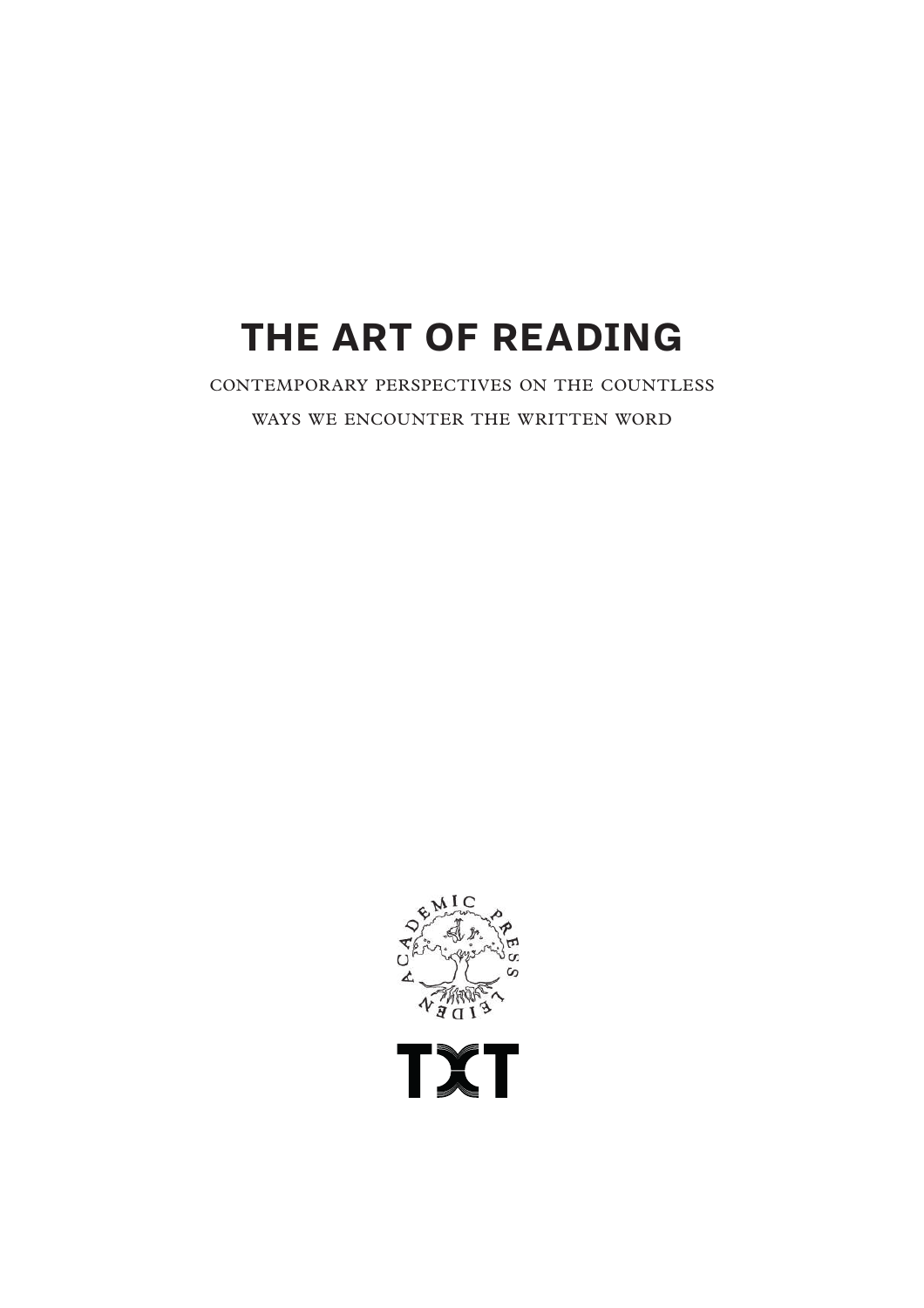#### **TXT 2019**

**Editor-in-chief** Jaka Gercar

**Editors** Pranay Parsuram, Ailsa Sharkey, Elise Klom,

Chelsea Crane, Sana Bardawil, Tara Levy

**Public Relations** Elisabeth Ernst, Esmeralda Elsen

**Art director** Christiaan van Arkel

**External Design Consultant** Ana Zibelnik

**Illustrations** David Kucler

**Special thanks to** Adriaan van der Weel

ISSN 2405–6146



This work is published under a Creative Commons Attribution-Non Commercial-Share Alike 4.0 International License (CC-BY-NC-SA4.0).

Every effort was made to trace and acknowledge all copyright holders. If such credit was accidentally overlooked, we will seek to correct the reference in any subsequent editions or reprints. A digital version of this magazine is available in the Leiden Repository.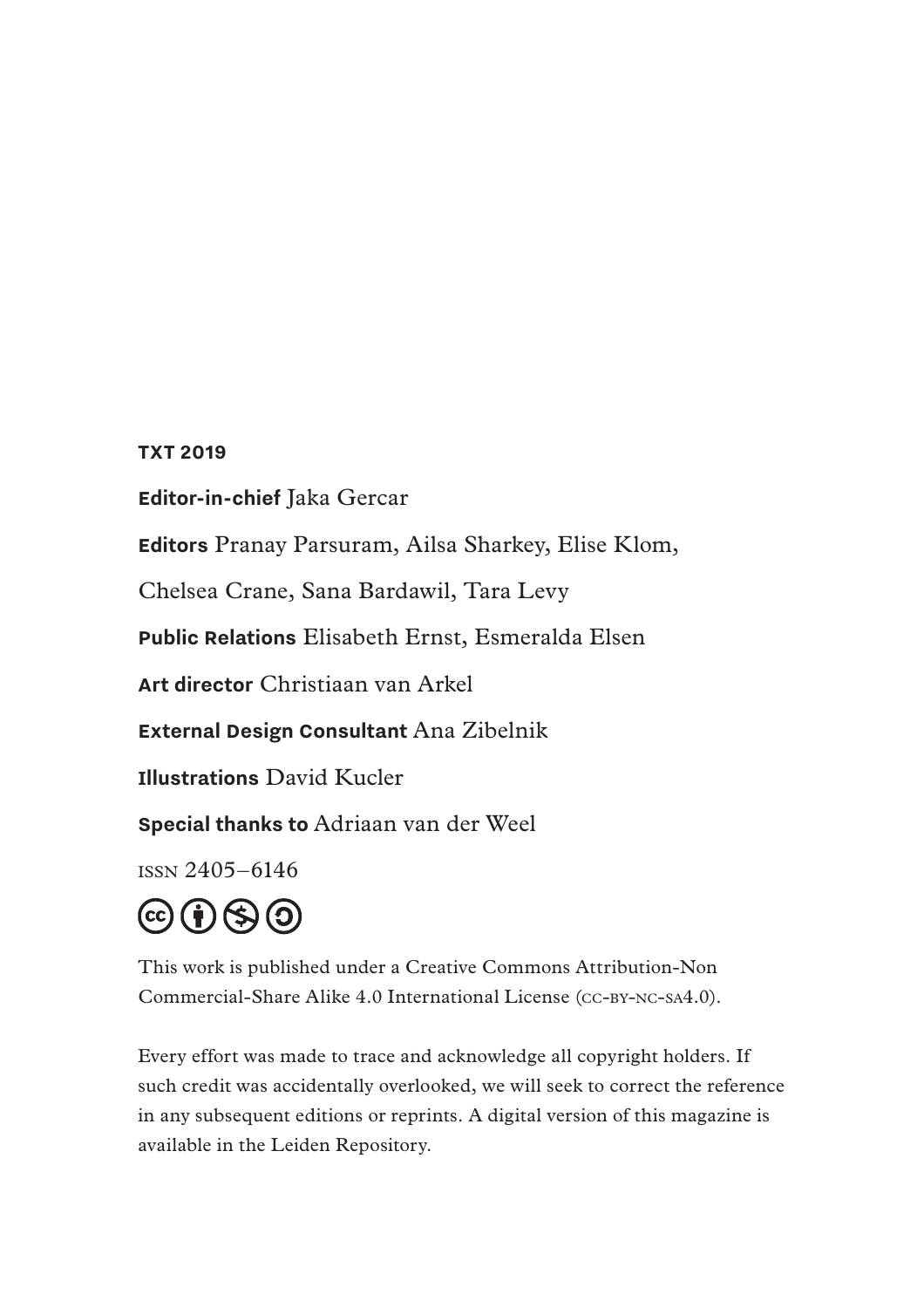## **TABLE OF CONTENTS**

- **The literacy we teach today 9** Adriaan van der Weel
- **Digitization and changing reading practices in academic studies** Axel Kuhn **19**
- **(E-)reading in a foreign language and dictionary use 43** Pasqualina Sorrentino & Gerhard Lauer
- **Sightless reading: Cases of paranormal text consumption 67** Kristina Lundblad
- **Reading and the embodied mind 81** Elisabeth M. Ernst
- **How feelings matter for reading 97** Andrew Elfenbein & Catherine M. Bohn-Gettler
- **Update soon!: How readers shape online fanfiction 119** Ellen Barth
- **Reading the architect's monograph**  Josie Harrison **133**
- **The resurgence of audiobooks 149** Rian van den Dool
- 159 Drawbacks of convenience Jaka Gercar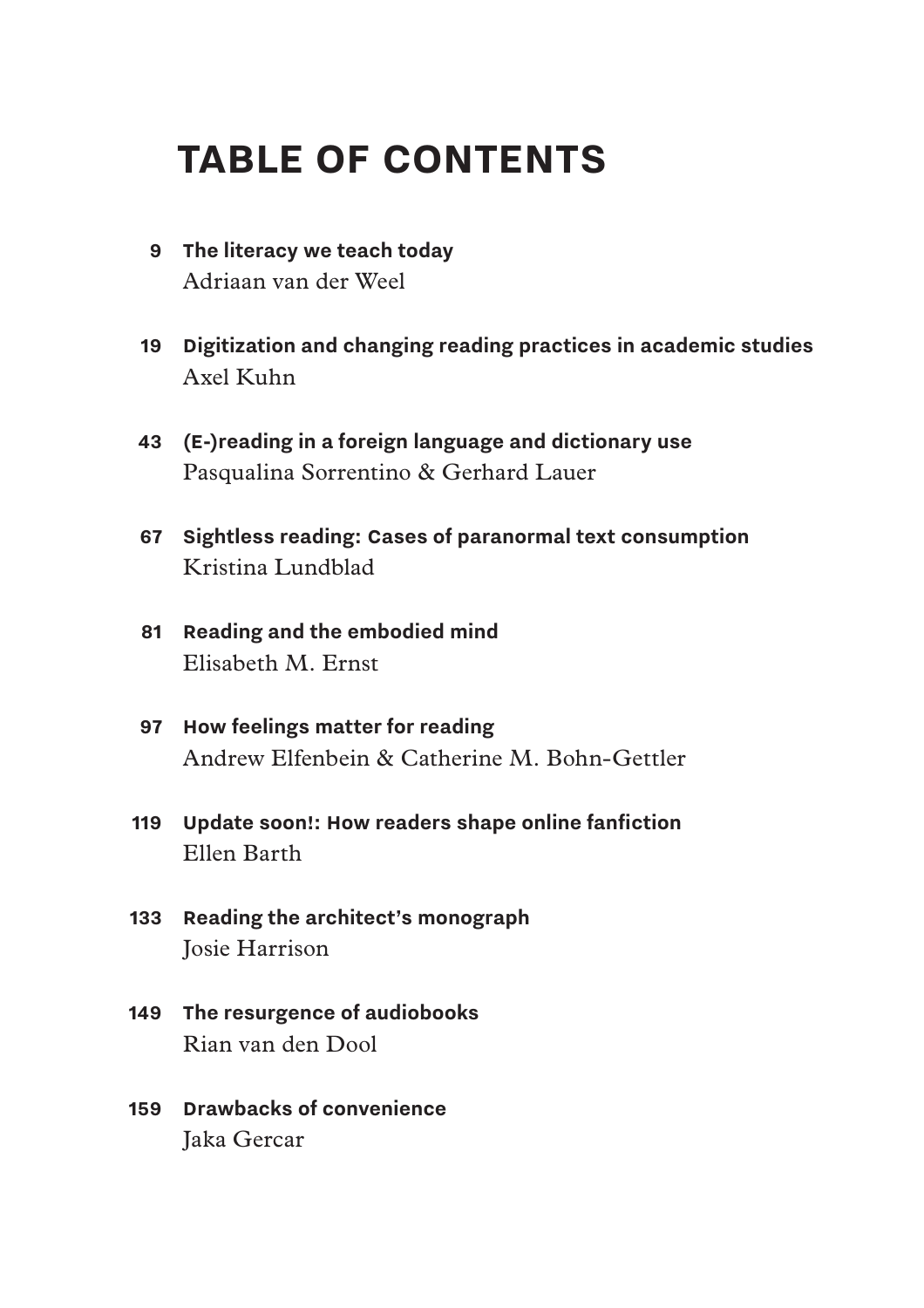# **(E-)READING IN A FOREIGN LANGUAGE AND DICTIONARY USE A LITERATURE REVIEW: DOES THE MEDIUM MATTER?**

**Pasqualina Sorrentino Gerhard Lauer** 

University of Göttingen University of Basel

#### **1 Have eBooks lost their shine? Why is digital literary reading not much more popular?**

Over time, digital reading has become commonplace in our everyday lives, the norm for numerous activities. We read and answer to personal messages and emails without frst printing them, we access newspapers and magazines online. Despite the prevalence of digital text, digital reading for pleasure is still much less popular than traditional reading from text. The 2017 report "The Book Sector in Europe: Facts and Figures"<sup>1</sup> realized by the Federation of European Publishers (FEP) offers a clear overview of the book market of last few years. The report shows that the digital market is estimated to represent some 6–7% of the total market in Europe, with signifcant differences between countries. The following graph shows the proportion of digital sales in the overall book market in some selected countries comparing the digital (in black) and print (in grey) book market. According to the FEP Report it is however hard to predict how the e-book market will develop in the coming years, as "we have passed several dates at which the demise of paper had been predicted: what is sure is that a lot will depend on

<sup>&</sup>lt;sup>1</sup> See Federation of European Publishers, *The Book Sector in Europe: Facts and Figures* (2017), <https://fep-fee.eu/The-Federation-of-European-844>, (24 August 2018).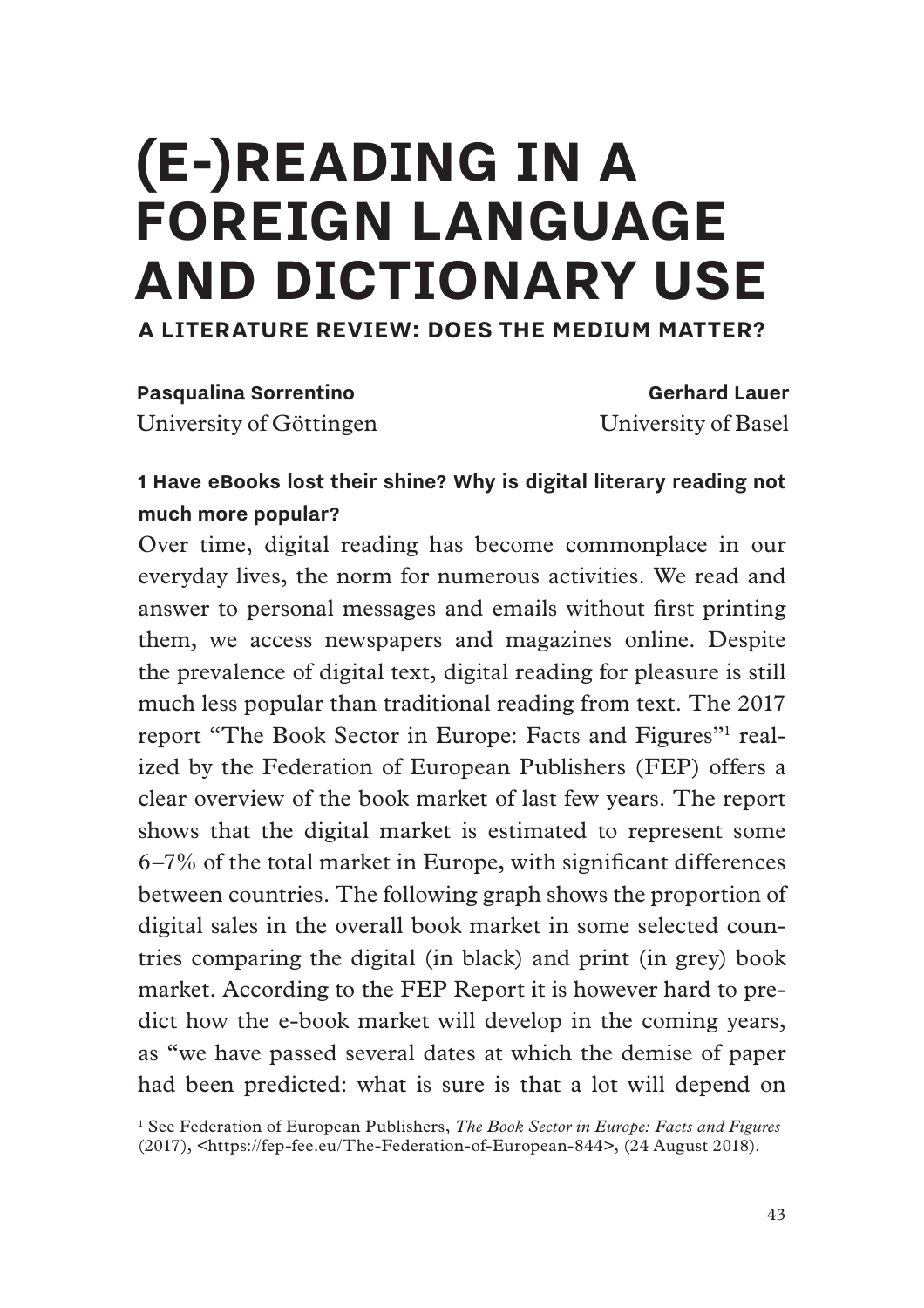the readers' preferences and that different supports, formats and business models are most certainly going to coexist for the foreseeable future."<sup>2</sup>



Figure 1– Federation of European Publishers 2017 Report - Note: Germany, France, Italy, Netherlands: the share of e-books refers to the trade/consumer books sector only (excluding scientifc and educational books) - Due to differences in methodology, in most cases fgures are not comparable between countries.

Last year, Stephen Lotinga, chief executive of the Publishers Association, stated in an article: "there is generally a sense that people are now getting screen tiredness, or fatigue, from so many devices being used, watched or looked at in their week. [Printed] books provide an opportunity to step away from that."3 Whether this is more than a statement, needs further examination.

However, print still remains the preferred means of reading text in the educational context too and student preference

<sup>2</sup> Ibid*.*, p.5

<sup>&</sup>lt;sup>3</sup> See M. Sweney, "'Screen fatigue' sees UK ebook sales plunge 17% as readers return to print", *The Guardian* [online]*,* 27 April 2017, <https://www.theguardian.com/ books/2017/apr/27/screen-fatigue-sees-uk-ebook-sales-plunge-17-as-readers-returnto-print>, (8 August 2018).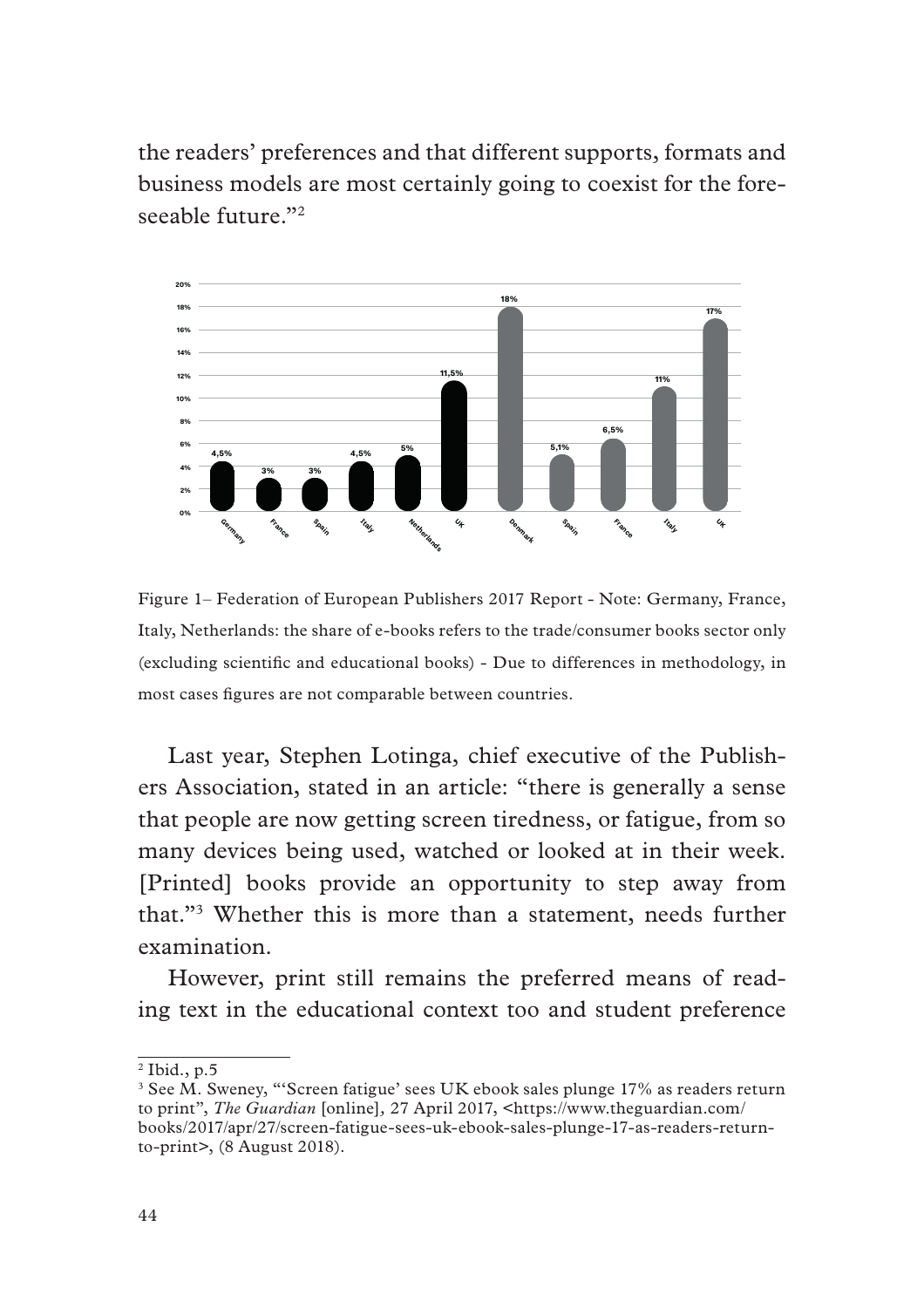for print is accentuated when reading involves thorough study.4 With her book, *Words Onscreen: The Fate of Reading in a Digital World* (2015), Naomi Baron brings more data to the case for print. In a survey of over 300 university students in the U.S., Japan, Germany, and Slovakia, the author found a common preference for print, especially for reading long texts. When students were given a choice of different media—including hard copy, cell phone, tablet, e-reader, and laptop—92% reported that they could concentrate best in hard copy. Furthermore, the American textbook publisher Scholastic found in 2015 that "nearly two-thirds of children  $(65\%)$ —up from 2012  $(60\%)$  agree that they'll always want to read print books even though there are e-books available."5

On the same line, results of the last four years of researches into the impact of digitisation on reading practices conducted by the members of the European research initiative COST E-READ6 have shown that paper remains the preferred reading medium for longer single texts, especially when reading for deeper comprehension and retention, and that paper best supports long-form reading of informational text. The 2018 *Sta*vanger Declaration<sup>7</sup>, signed by over one hundred scholars and scientists, summarizes the outcomes of the COST Action concluding that the transition from paper to digital is not neutral and exhorts for caution when introducing digital technologies to education.

<sup>&</sup>lt;sup>4</sup> R. Ackerman and T. Lauterman, "Taking reading comprehension exams on screen or on paper? A metacognitive analysis of learning texts under time pressure", *Computers in Human Behavior* 28, no. 5 (2012), pp. 1816–1828.

<sup>5</sup> N.S. Baron, *Words onscreen: the fate of reading in a digital world* (New York: Oxford University Press, 2015); see also A. Rob, "92 Percent of College Students Prefer Reading Print Books to E-Readers", *New Republic*, 14 January 2015, <http://www. newrepublic.com/article/120765/naomi-barons-words-onscreen-fatereading-digital-world>, (18 August 2018).

<sup>6</sup> See E-READ COST, <http://ereadcost.eu/>, (29 March 2019).

<sup>7</sup> See E-READ COST, "Stavanger Declaration", <http://ereadcost.eu/stavanger-declaration/>, (29 March 2019).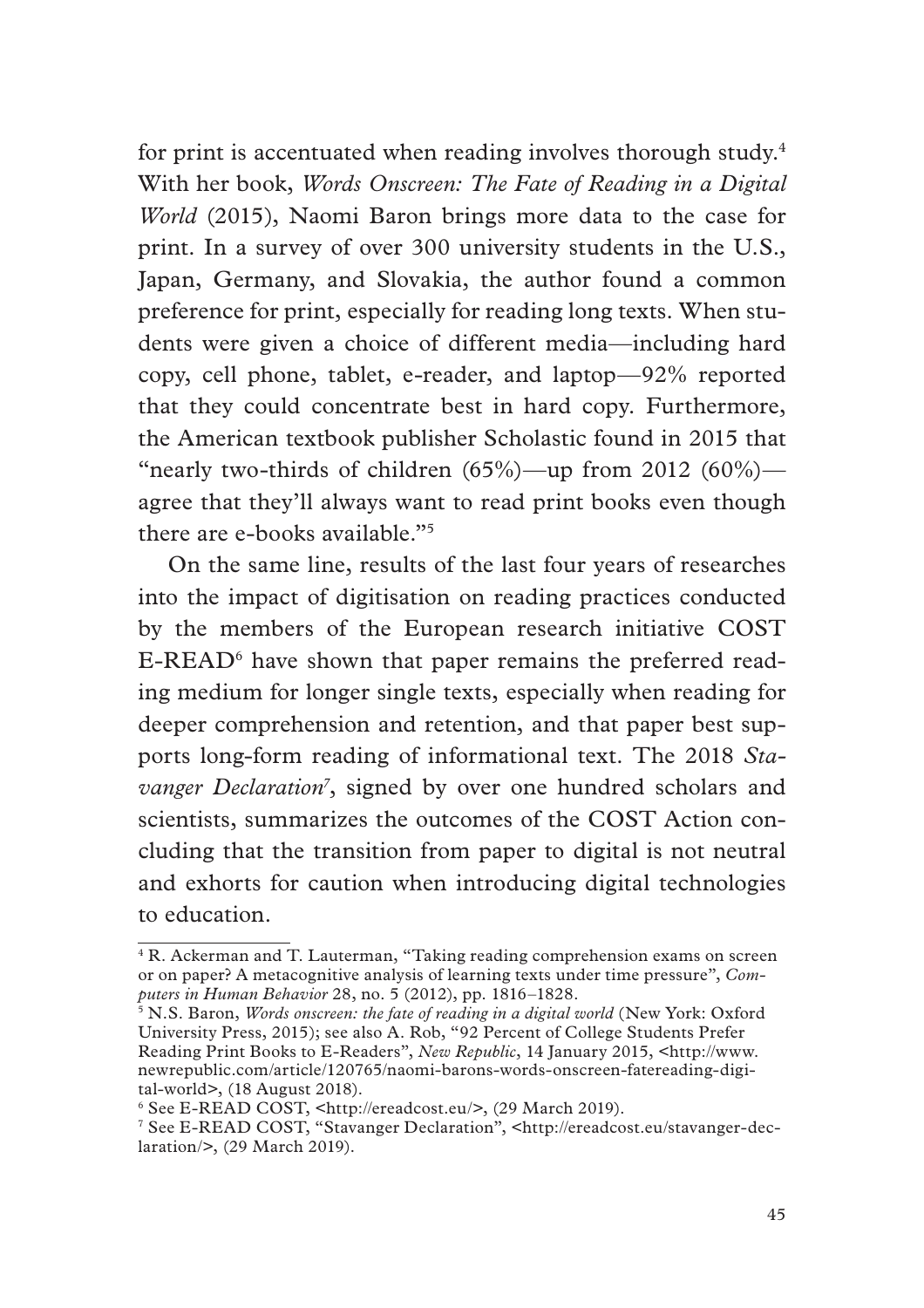Why is this the case? How can digital reading be improved? The main reasons why e-reading did not overcome reading on print might be summarized as the following:

- Implication for metacognitive performance<sup>8</sup> and for learning efficiency;<sup>9</sup>
- Pragmatic reasons to learn how to use digital devices for the long read. Screens are (still) connected with leisure time (smartphones) or work (stress), not with the long read. So, pragmatics of discourse could explain a difference: habits of reading functions;
- Disruptive effects on the reading performance linked to shallow reading;
- Infuence of the digital medium on the kinaesthetic and tactile feedback provided to the reader. The haptic perception of the digital device might reduce the pleasure of reading;
- Social prestige carried by printed books in Western society;
- Implication for health such as "iPad neck", eyestrain, visual fatigue and screen-related sleeplessness.

The present article aims at contributing to the present discussion on reading on paper vs. digital reading by observing the advantages and disadvantages of paper vs. digital dictionaries for vocabulary learning in a foreign language.

#### **1.1 Embodied feel and increased prestige of digital reading**

The understanding of how reading on paper is different from reading on screens might be attributed to different causes. The frst is concerned with the psychological aspects of read-

<sup>8</sup> Ibid.

<sup>&</sup>lt;sup>9</sup> A. Mangen, B.R. Walgermo and K. Brønnick, "Reading linear texts on paper versus computer screen: Effects on reading comprehension", *International Journal of Educational Research* 58 (2013), pp. 61–68.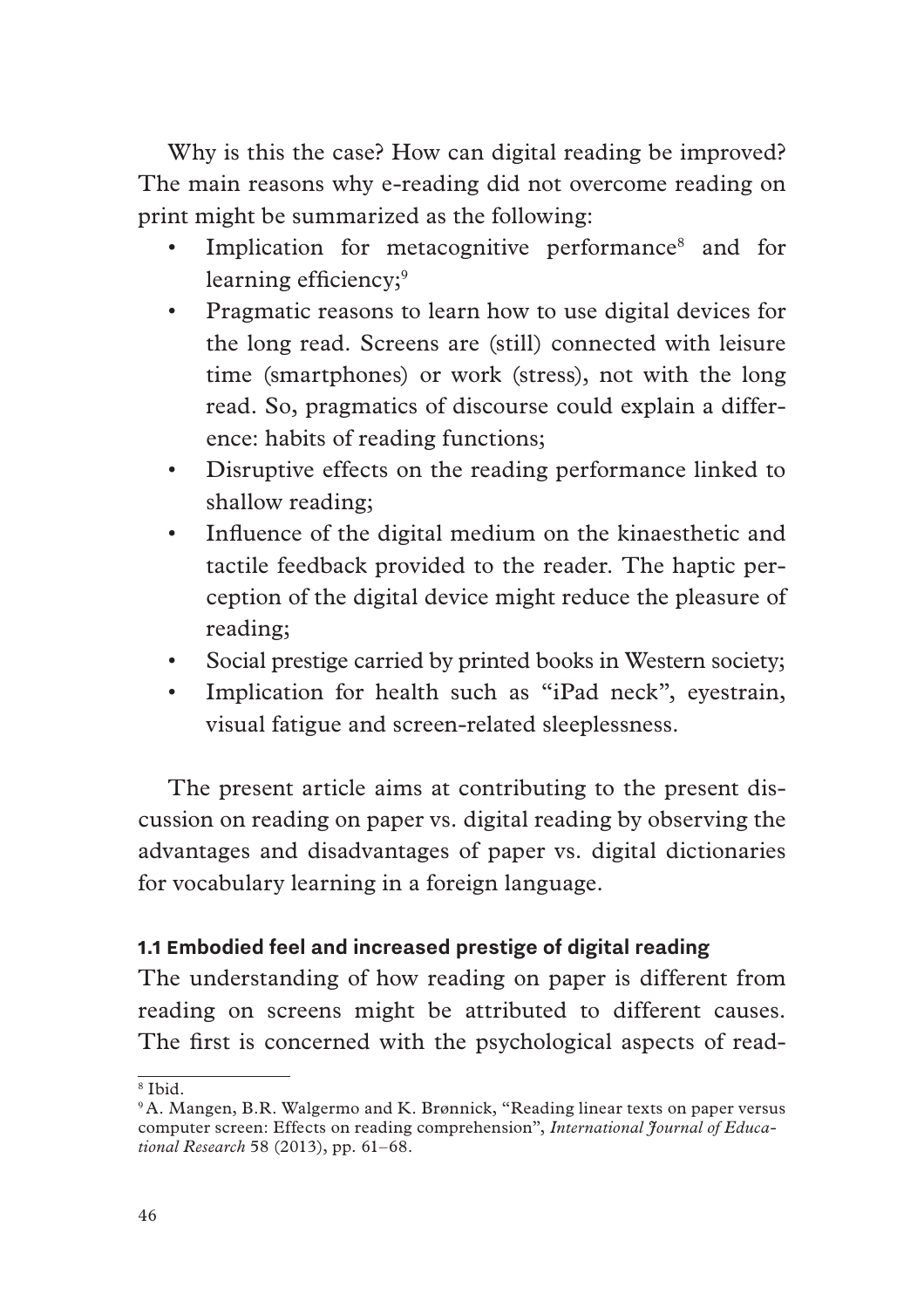ing behavior. Screens make it diffcult for readers to construct an effective cognitive map, or a topography, of the text.<sup>10</sup> Paper books are easily navigable and offer to the reader plainly defned domains: the left and right pages, the eight corners with which to orient oneself. A reader can focus on a single page of a paper book without losing sight of the whole text; one can see where the book begins and ends and where one page is in relation to those borders. Thanks to these features it is easier to construct a coherent mental map of texts that researches have shown to have a central role in the navigational performance (i.e., searching for or locating a piece of textual information), reading speed, content recall, and reading comprehension.<sup>11</sup> The cognitive map is particularly important when it comes to look up a word in the paper dictionary, since one has to fip to the pages and scan through a list of words in order to fnd the section of interest.

Other aspects that infuence the text processing are haptics and the embodiment of reading.12 When we read a print book or on an e-reader, we engage in human–technology interactions involving the body, the mind-brain, and a technology or medium (with its interface and affordances). Movement and object manipulation might affect the reading act. Screens and e-readers fail to adequately recreate certain tactile experiences of reading on paper that many people miss and, more importantly, prevent people from navigating long texts in an instinctive and

<sup>&</sup>lt;sup>10</sup> Cf. S.J. Payne and W.R. Reader, "Constructing structure maps of multiple online texts", *International Journal of Human - Computer Studies* 64, no. 5 (2006), pp. 461–474.

 $<sup>11</sup>$  Ibid.</sup>

<sup>&</sup>lt;sup>12</sup> A. Mangen and T.S.S. Schilhab, "An embodied view of reading: Theoretical considerations, empirical fndings, and educational implications", in *Skriv! Les!,* eds. S. Matre and A. Skaftun (Akademika, 2012), pp. 285–300; A. Mangen, "Hypertext fction reading and immersion", *Journal of Research Reading* 31, no. 4 (2008), pp. 404–419.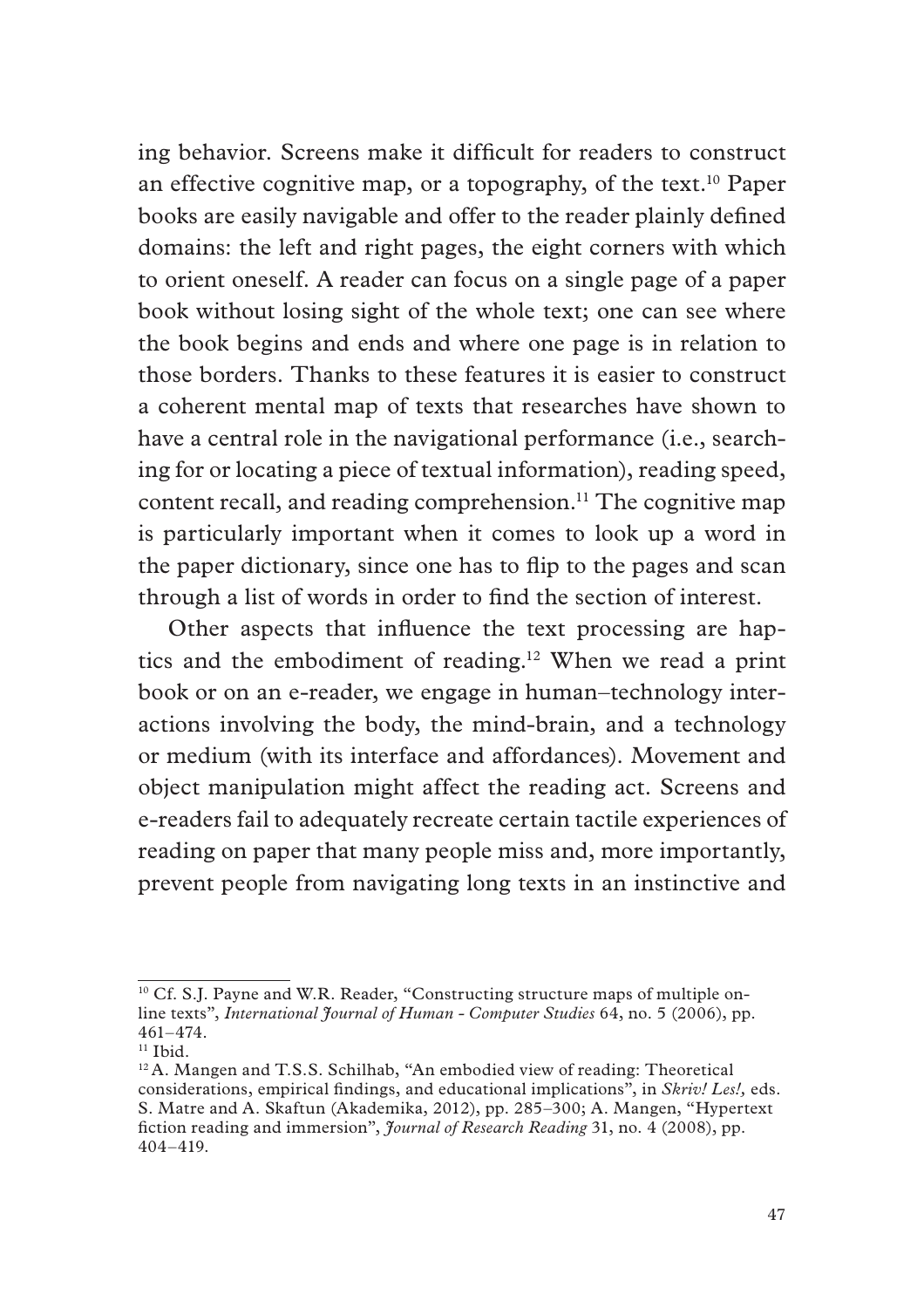enjoyable way.13 Subjects of a study reported "feeling awkward while manipulating the iPad during reading."<sup>14</sup> Readers can feel disoriented because they miss the typical experiences related to reading on paper such as the tactile feel of holding the book in their hands, tinkering with the pages, feeling the paper on their fngertips.15 The lack of the paratextual information (cover, color, footnotes, indication of pages) makes the digital text more fuid and less stable than the paper text. This should be detrimental for the purpose of learning and memorizing in particular that typically demand a precise localization and storage of information. A related explanation are the differences in metacognitive performances, i.e. the subjective knowledge level evaluation during the learning process. Digital texts imply a form of shallow reading while reading on paper seems more associated with deep reading. In the study carried out by Ackerman & Goldsmith (2011), it was found that there was a lower test performance on screen compared to on paper.

However, this difference was only observed when study time was fully regulated (unlimited study time) by the participants, as paper readers generally perform better and choose to spend more time with the text. Performance level was similar when study time was fxed and not controlled by the participants. Under both conditions subjective knowledge assessment was overestimated on screen and more accurate on paper. These fndings suggest that media does not affect learning itself but rather the effectiveness of learning management. More and more research is showing how stressful digital environments are

<sup>&</sup>lt;sup>13</sup> J. Gerlach and P. Buxmann, "Investigating the acceptance of electronic books: The impact of haptic dissonance on innovation adoption", *European Conference on Information Systems (ECIS)*, (2011).

<sup>&</sup>lt;sup>14</sup> A. Mangen and D. Kuiken, "Lost in an iPad: Narrative engagement on paper and tablet", *Scientifc Study of Literature* 4, no. 2 (2014), pp. 15–177.

<sup>&</sup>lt;sup>15</sup> A. Mangen and D. Kuiken, "Lost in an iPad – Narrative engagement on paper and tablet", *Scientifc Study of Literature* 4, no. 2 (2014), pp. 150–177.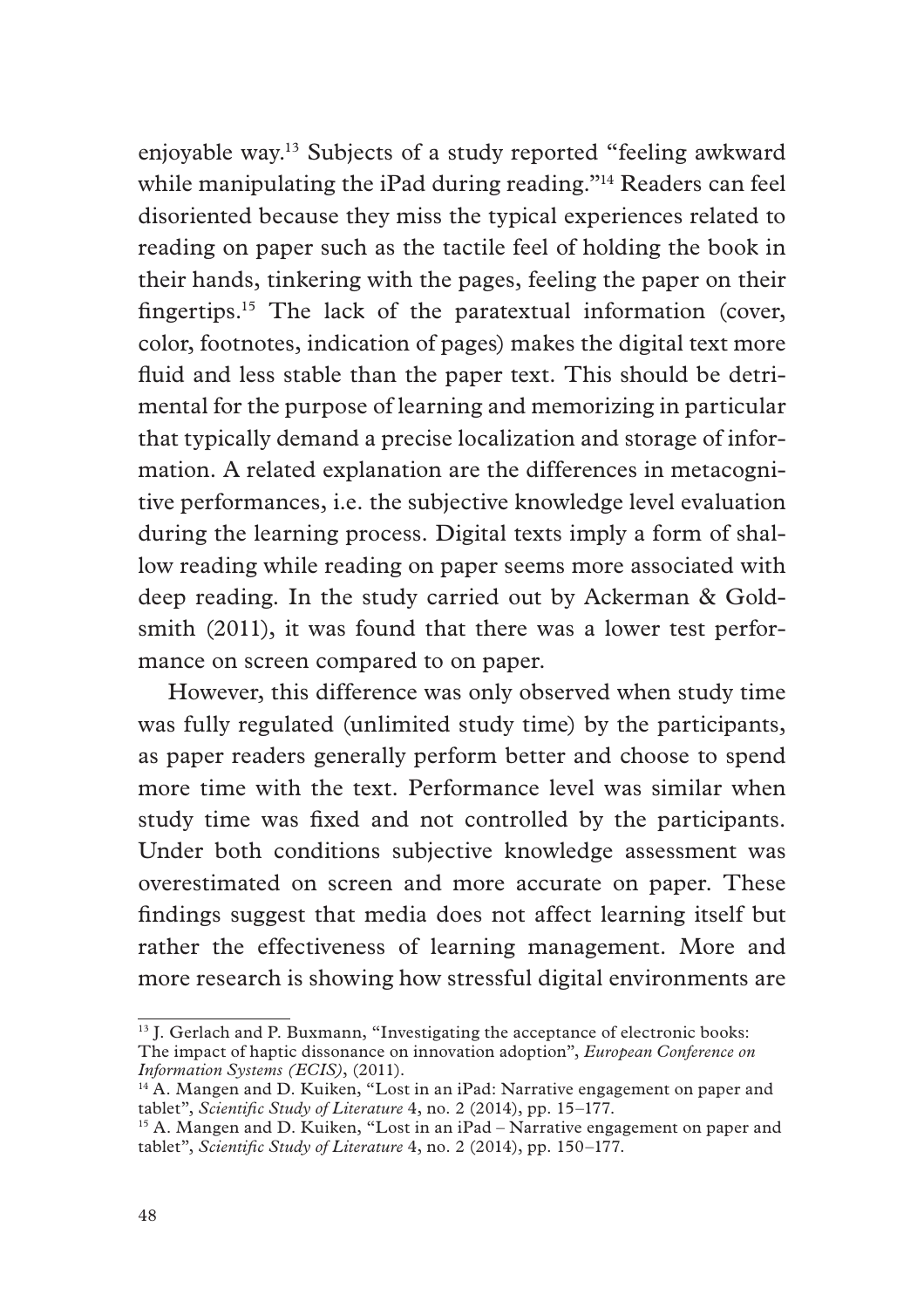and how this impacts negatively on the last generation. Thus, reading on paper seems to also be a way to cognitive overload as a consequence of our digital environments.<sup>16</sup>

A further aspect to be considered is the social signifcance carried by the old-fashioned reading support. Books are cultural artifacts, sometimes treasured ones. You might fnd them housed in museums and special collections—like the Book of Kells in the Old Library at Trinity College, Dublin. They can be embedded within national histories—like in Germany, where the legendary Frankfurt Book Fair has a tradition spanning more than 500 years. The frst book fair was held in 1454, soon after Johannes Gutenberg had developed printing in movable type in Mainz.

Nowadays, the importance of the physicality of books is emphasized by the new trend of the book photography. Books represent pieces of art that people have in their house and that they show using social communities such as Instagram: #bookphotography, #booklover or #bookstagram17 are just a few examples where users shoot and post their current reading situation or pictures of their favorite books. As the more than 20 million posts show, the paper book continues to be desirable because it carries with it a material presence and a social prestige that books still have in our world. It's very diffcult to explain the resistance of the paper in our digitized world. The social prestige might offer a clue to the reasons why texts on screen are taken less seriously than texts on paper.18 Indeed, there are studies

<sup>&</sup>lt;sup>16</sup> See M. Salgaro and A. van der Weel, "How reading fiction can help you improve yourself and your relationship to others", *The Conversation,* 18 December 2017, <http://theconversation.com/how-reading-fction-can-help-you-improve-yourselfand-your-relationship-to-others-88830>, (8 August 2018).

<sup>&</sup>lt;sup>17</sup> See Instagram, "#bookstagram", <https://www.instagram.com/explore/tags/bookstagram/>, (20 August 2018).

<sup>&</sup>lt;sup>18</sup> M. Salgaro, P. Sorrentino, G. Lauer, J. Lüdtke and A. M. Jacobs, "How to measure the social prestige of a Nobel Prize in Literature? Development of a scale assessing the literary value of a text", *TXT* 5 (2018), pp. 138–148.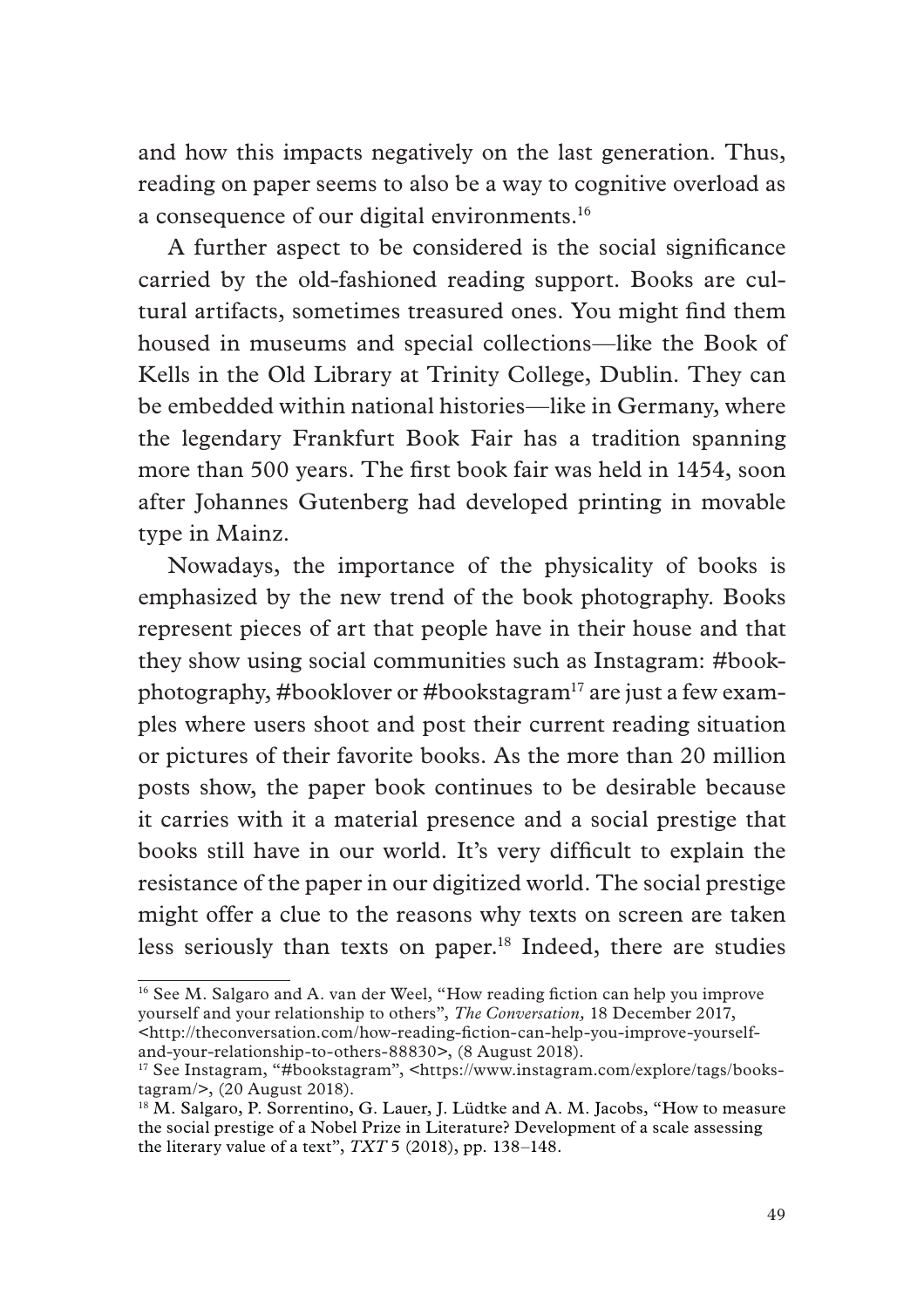showing that readers are less inclined to take screens seriously as a reading surface.19 These data are worrying since e-books and tablets are largely integrated in didactic activities, i.e. mobile-assisted learning.

#### **1.2 Capitalize on the benefits of digital reading for learning**

Digital tools for didactic purposes are a huge trend nowadays, used every day not just outside schools or universities but also inside the classroom. Their popularity encompasses everything from social media to websites, for example, *Facebook*, *YouTube*, and *Google Apps for Education*, and no doubt there are a lot more to come in the future. Digital reading has a very strong potential in terms of language learning, most notably of learning of a foreign language. The growing popularity of Mobile-assisted Language Learning (MALL) is evidence of that. A review of mobile learning projects funded by the European Union since 2001<sup>20</sup> confrms that mobile phones are the most frequently used device in these projects, followed by personal digital assistants (PDAs).

Incorporating new technologies in the language learning process has many advantages, it allows learners to foster communication, creativity, collaboration and critical thinking. Thanks to ICT, learners can easily make use of authentic resources that promote inter-cultural understanding and interact with virtual peers in real contexts. For these reasons, students can be motivated to learn in the way in which they are most interested in and have fun in their learning activity. Recently several apps for learning foreign languages on the smartphone, i.e. *Duolingo,* 

<sup>19</sup> L.M. Singer and P.A. Alexander, "Reading across mediums: Effects of reading digital and print texts on comprehension and calibration", *The journal of experimental education* 85, no. 1 (2017), pp. 155–172; P. Delgado et al., "Don't throw away your printed books: A meta-analysis on the effects of reading media on reading comprehension", *Educational Research Review* 25 (2018), pp. 23–38.

<sup>&</sup>lt;sup>20</sup> A. Pecherzewska and S. Knot, "Review of existing EU projects dedicated to dyslexia, gaming in education and m-learning", *WR08 Report to CallDysc project* (2007).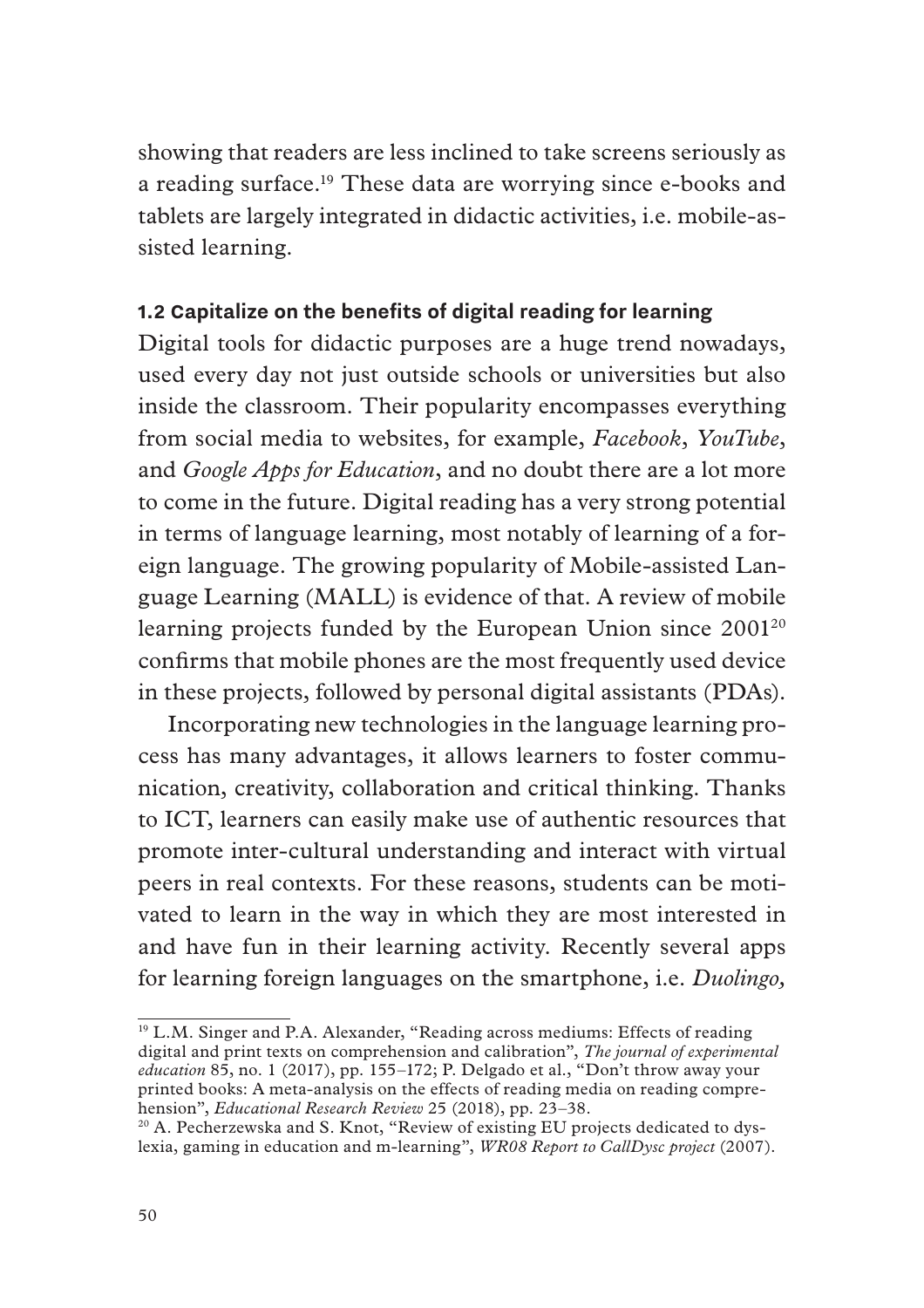*Babbel, Memrise, Busuu* became more and more popular.

Digital reading is a valid support of reading comprehension of literature, too. It is well-known that reading in a foreign language is one of the best ways to improve the knowledge of it, expand the vocabulary and observe the grammar in the context. But it can become a really frustrating activity, when the reader does not know key words and has to open and close a dictionary every few lines and to keep falling out of the narrative. The dictionary on e-readers is one of the functions that makes the reading experience in a foreign language more fexible and pleasant, since it permits looking at the meaning of a word by simply pressing on it and the defnition from the dictionary pops up. Furthermore, e-readers such as Kindle<sup>21</sup> (6th Generation and newer) offer the Vocabulary Builder feature. With Vocabulary Builder, the reader can, besides looking up words with the dictionary, memorize their defnitions and create fashcards to learn them. For both parents and educators, knowing whether technologies are improving or compromising education is a question of concern. With the diffusion of e-books, online learning and open educational resources (OER), researchers have been trying to fnd out whether students do as well when reading a given text on a digital screen as on paper. Within this literature, differences across mediums have been found in terms of speed of processing, text recall, and reading comprehension.22

<sup>&</sup>lt;sup>21</sup> We focus on one distributor of e-books, Amazon, because it is the main player in the e-books market with shares reaching close to 70% in the US, 60% in the UK and around 40% in Germany and Spain (Wischenbart 2014; Li 2014).

<sup>&</sup>lt;sup>22</sup> M.A. Kerr and S.E. Symons, "Computerized presentation of text: Effects on children's reading of informational material", *Reading and Writing* 19, no. 1 (2006), pp. 1–19; A. Mangen, B.R. Walgermo and K. Brønnick, "Reading linear texts on paper versus computer screen: Effects on reading comprehension", *International Journal of Educational Research* 58 (2013), pp. 61–68.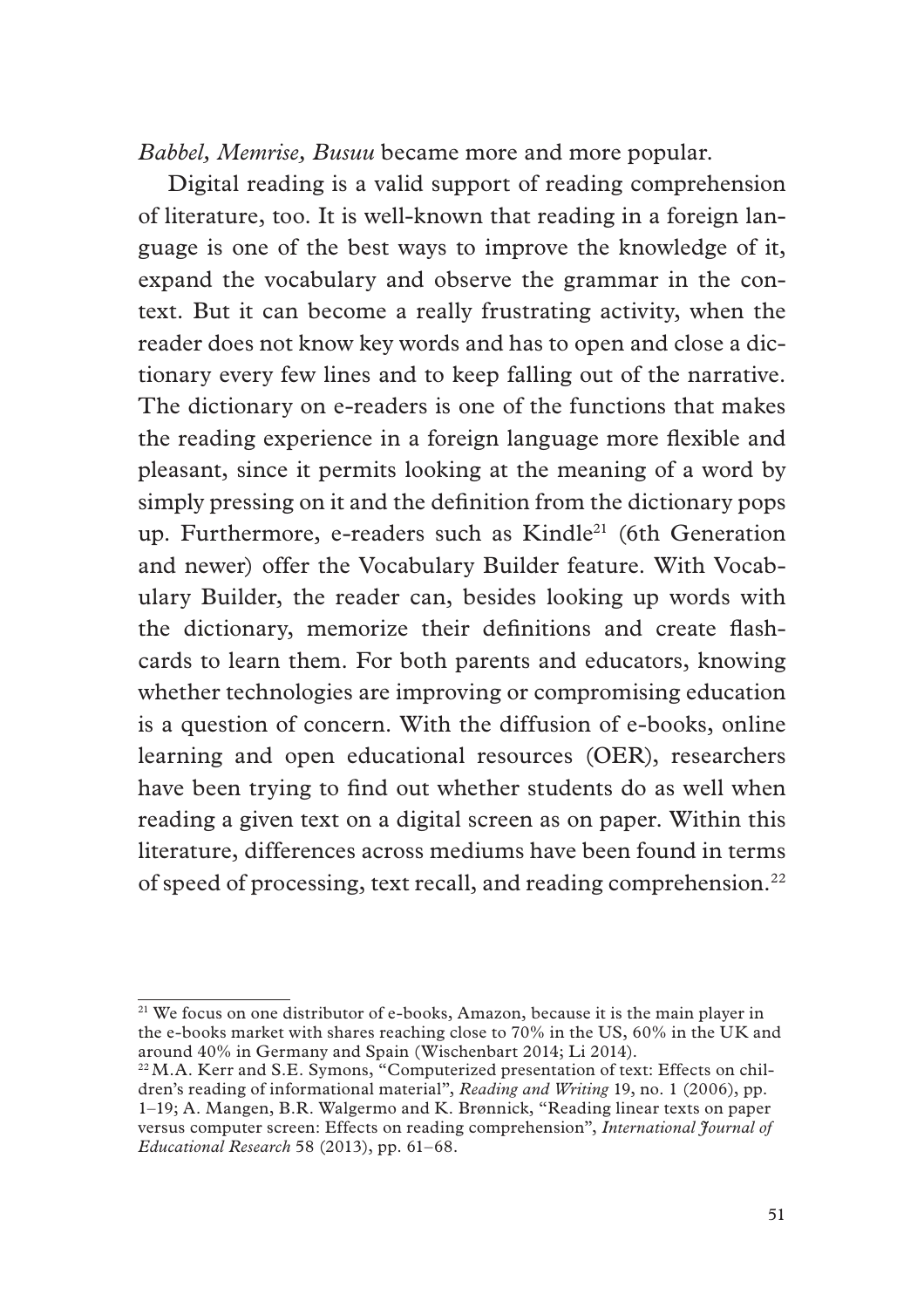#### **2 The role of (e-)dictionaries in the vocabulary acquisition process**

Vocabulary learning is an essential part in the foreign or second language learning process.23 (Summers, 1988). One of the main strategies of vocabulary learning consists of dictionary use. "When students travel, they don't carry grammar books, they carry dictionaries."24 As crucial self-learning instruments, dictionaries have many different types considering their language basis and design. Regarding their language basis, there are monolingual dictionaries which offer the defnitions in the target language and bilingual dictionaries which present defnitions in native-to-target or target-to-native languages. Taking their designs into account, there are print dictionaries in hard copy forms and electronic dictionaries which can be divided into two types; online dictionaries and off-line dictionaries. Knight (1994) investigated the practice of using dictionaries while reading. Her results showed that "subjects who used the dictionary not only learned more words but also achieved higher reading comprehension scores than those who guessed from context. In addition, correlations between actual number of words looked up and recall scores reinforce the fnding that comprehension does not suffer as a result of dictionary use."25 There are divergent opinions regarding dictionary consultation while reading in a foreign language. Educators following the grammar-translation methods have supported the extensive use of dictionaries in order to decode text. However, current communicative approach in the didactic of a foreign language focus on strategic

<sup>23</sup> D. Summers, "The role of dictionaries in language learning", in *Vocabulary and language teaching*, eds. R. Carter and M. McCarthy (London: Longman, 1988), pp. 111–125.

<sup>&</sup>lt;sup>24</sup> M. Lewis, *The Lexical Approach: The state of ELT and a way forward* (Hove: Language Teaching Publications, 1993), p. iii.

 $25$  S. Knight, "Dictionary use while reading: The effects on comprehension and vocabulary acquisition for students of different verbal abilities", *The Modern Language Journal* 78 (1994), pp. 285–298.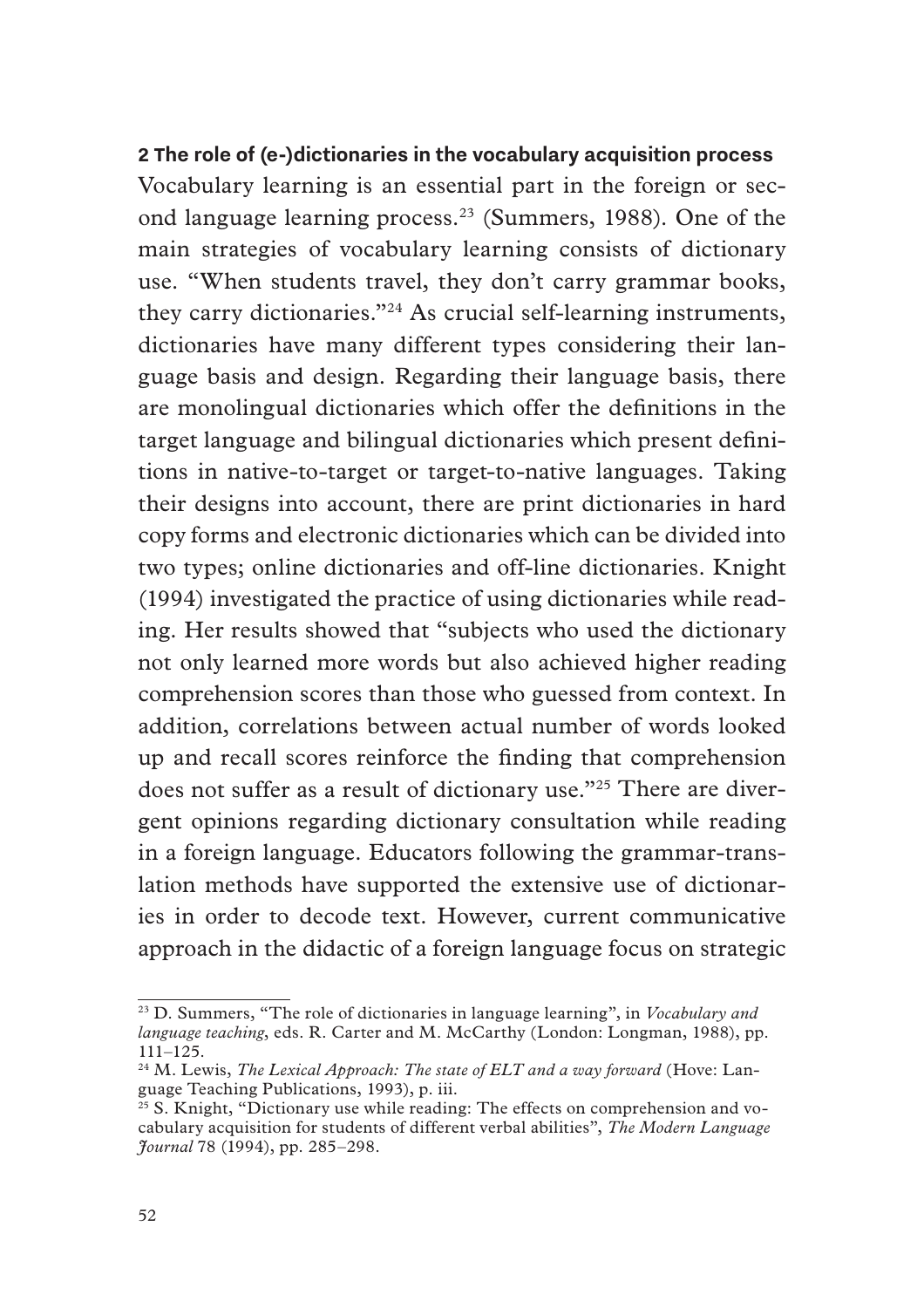reading and inferring the meaning of unknown words from context. Those who are sceptical regarding dictionary consultation believe that its excessive use might disrupt the comprehension process and hinder short-term memory involved in vocabulary learning. They encourage print exposure, since they believe that it is more effective and helpful for learning words inferring from context.26 Numerous studies focusing on post-reading vocabulary and comprehension scores of students with or without the use of dictionaries<sup>27</sup> have reported divergent results, but most are more inclined to show that dictionary use can enable better comprehension depending on learners' profciency level and other factors too.

From the publishing perspective, in the last years the sale of numerous print dictionaries such as Oxford English Dictionary have fallen due to the increasing popularity of the digitalized version and many publishers made the decision to stop the press and go 100% digital.<sup>28</sup> In his update on the world's lexicographical services, Lan (2005) stated that online dictionaries are the main support of word reference for many people. The emergence of the internet and Google made the original concept of a paper dictionary as a book and a language-learning aid close to becoming obsolete. The advent of electronic dictionaries has raised the inevitable question of whether electronic dictionaries have a similar effect to that of paper dictionaries. Consulting

 $27$  P. Bogaards, "Using dictionaries: Which words are looked up by foreign language learners?", in *Studies of dictionary use by language learners and translators*, eds. B.T.S. Atkins and K. Varantola (Tübingen: Niemeyer 1998), pp. 151–157; S. Knight, "Dictionary use while reading"; S. Luppescu and R.R. Day, "Reading, Dictionaries, and Vocabulary Learning", *Language Learning* 43, no. 2 (June 1993), pp. 263–279. 28 See A. Jamieson, "Oxford English Dictionary 'will not be printed again'", *The Telegraph,* 29 August 2010, <https://www.telegraph.co.uk/culture/books/booknews/7970391/ Oxford-English-Dictionary-will-not-be-printed-again.html>, (29 August 2018).

<sup>26</sup> W. Grabe and F. Stoller, "Reading for academic purposes: Guidelines for the ESL/ EFL Teacher", in *Teaching English as a second or foreign language*, ed. M. Celce-Murcia (New York: Heinle & Heinle 2001), pp. 187–204.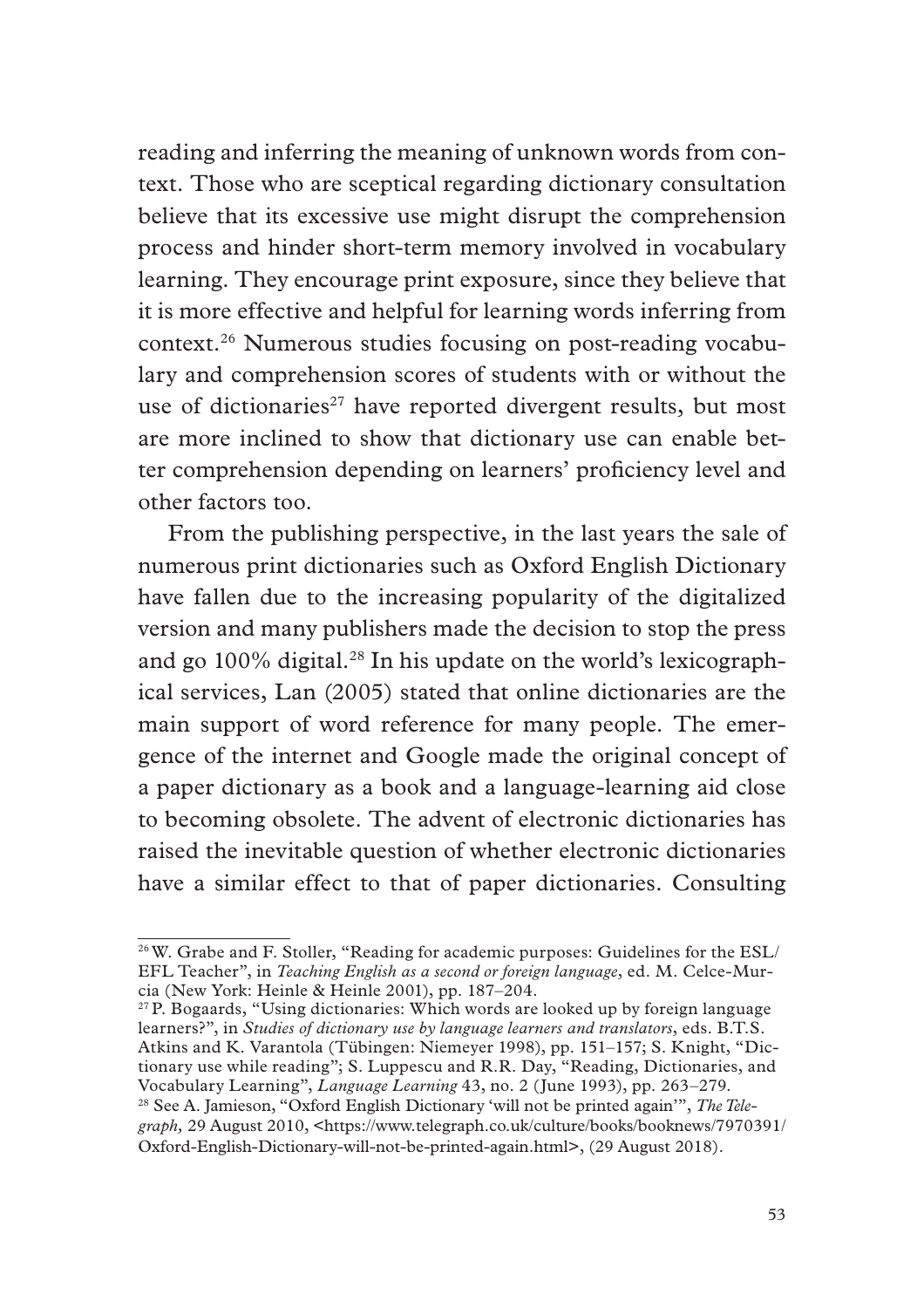print dictionaries is considered by many to have the disadvantage of being too time-consuming, while the digitalized ones are faster, easier and more practical to use. Dictionaries of all types are available online (with type-in or pop-up function), as apps for smartphones and for tablet computers or in electronic pocket format. In the last years a large body of studies were devoted to compare and to investigate the usefulness of paper and electronic dictionaries. These studies investigated mainly, i) time for word retrieval, ii) the number of target words retained, iii) the accuracy of selecting L1 equivalent, and iv) learners' impressions of the dictionaries.<sup>29</sup>

#### **2.1 Studies reporting advantages in the use of electronic dictionary**

The proponents of electronic dictionary use believe that 1) it is more useful with receptive and productive tasks and 2) it is a better learning tool since its use can reinforce word retention because the ease and speed of use does not interrupt the reading flow and reduces cognitive load and as a result, affords greater comprehension.

Dziemianko (2010) compared the usefulness of a monolingual English learners' dictionary in electronic (online) and paper form in receptive and productive tasks. The results show

<sup>&</sup>lt;sup>29</sup> H. Nesi and R. Haill, "A study of dictionary use by international students at a British university", *International Journal of Lexicography* 15, no. 4 (2002), pp. 277–305; G.M. de Schryver, "Lexicographers' Dreams in the Electronic-Dictionary Age", *International Journal of Lexicography* 16, no. 2 (June 2003), pp. 143–199; J. Stirling, "The portable electronic dictionary: Faithful friend or faceless foe?", *Modern English Teacher* 14, no. 3 (2005), pp. 64–71; C. Kobayashi, "The use of pocket electronic and printed dictionaries: A mixed-method study", in *JALT 2007 Conference Proceedings*, eds. K. Bradford-Watts, T. Muller and M. Swanson (Tokyo: JALT, 2008), pp. 769–783; Y. Chen, "Dictionary use and EFL learning: A contrastive study of pocket electronic dictionaries and paper dictionaries", *International Journal of Lexicography*  23, no. 3 (2010), pp. 275–306; X. Xu, "Study on the effect of dictionary use on second language incidental vocabulary acquisition: An empirical study of college English vocabulary learning strategy", *Journal of Language Teaching and Research* 1, no. 4 (2010), pp. 519–523; A. Dziemianko, "Paper or electronic? The role of dictionary form in language reception, production and the retention of meaning and collocations", *International Journal of Lexicography* 23, no. 3 (2010), pp. 257–273.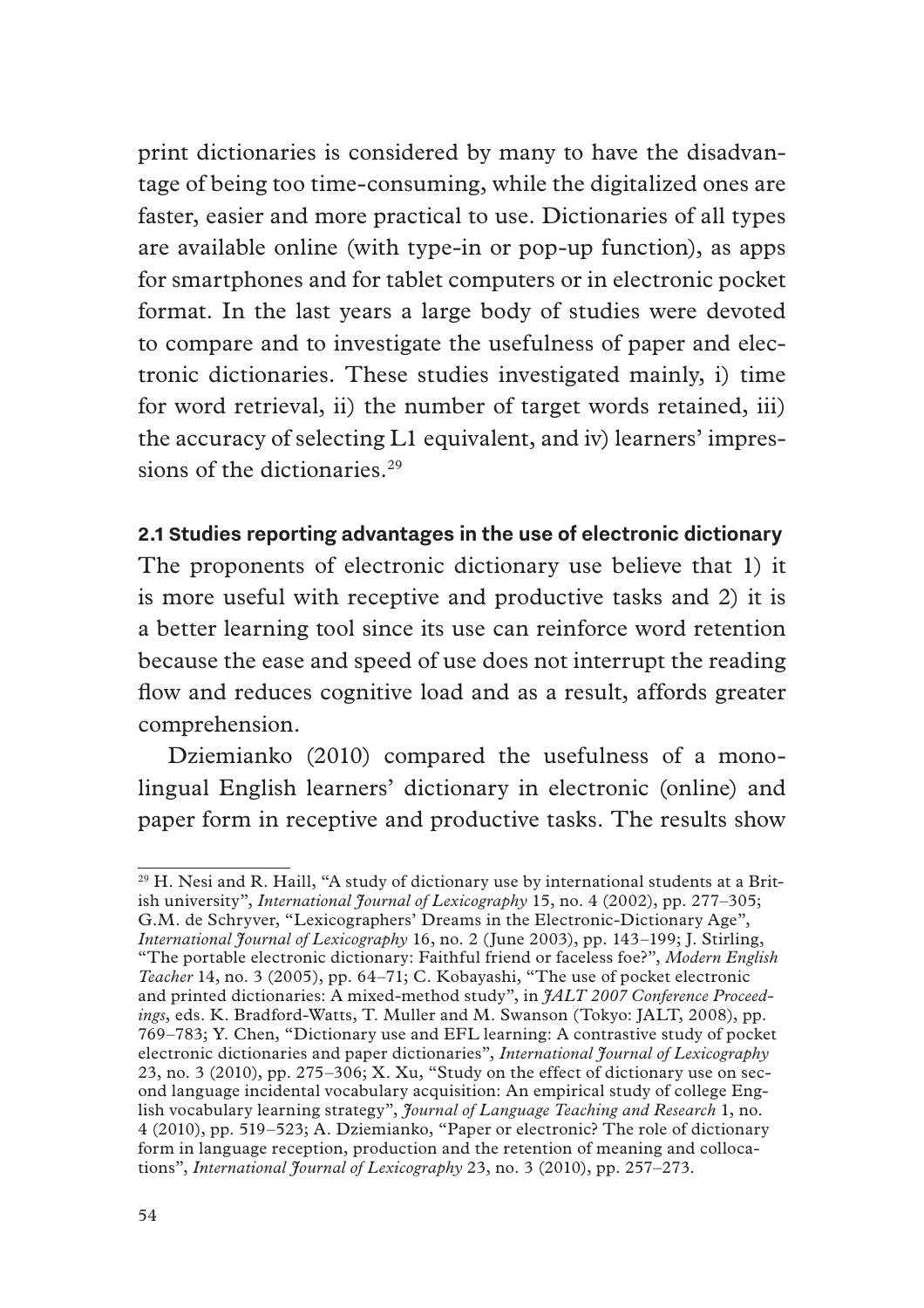that the subjects consulting the electronic dictionary performed both tasks much better than those using the paper dictionary. Likewise, the results of the retention test (after one week) indicated that the consultation of the electronic dictionary was more benefcial to remembering both the meaning of the target words and prepositions.

Similar results were presented by Laufer (2000), who investigated incidental vocabulary acquisition in two reading conditions: when unknown words were encountered in a paper text and glossed in the margin, and when they were read on computer screen and explained in a computer dictionary. The group using the electronic dictionary performed signifcantly better than the "paper group" in the comprehension task of low frequency words (immediately after the reading session) and in long term retention (after two weeks).

The study of Zhiliang (2008) reinforces the belief that a more extensive dictionary search could increase incidental vocabulary acquisition. The research focused on three learning strategies: 1) guessing from context, 2) using e-dictionary, 3) combined guessing and e-dictionary method on EFL30 students. The results showed that the students using the combined guessing and e-dictionary method signifcantly outperformed students in the other two groups. One of the reasons explaining these fndings might be that the mental effort of working out the correct meaning of a word in a given context and of looking up the defnitions of it might promote better memorization. Furthermore, the author argues that the visual impact created by the pop-up window of a word's entry might play an important role too, since it guides student's attention on the unfamiliar word, which created a memory trace of the word and might contribute to its acquisition. This aspect refers to Schmidt's "noticing hypothe-

<sup>30</sup> English as a foreign language.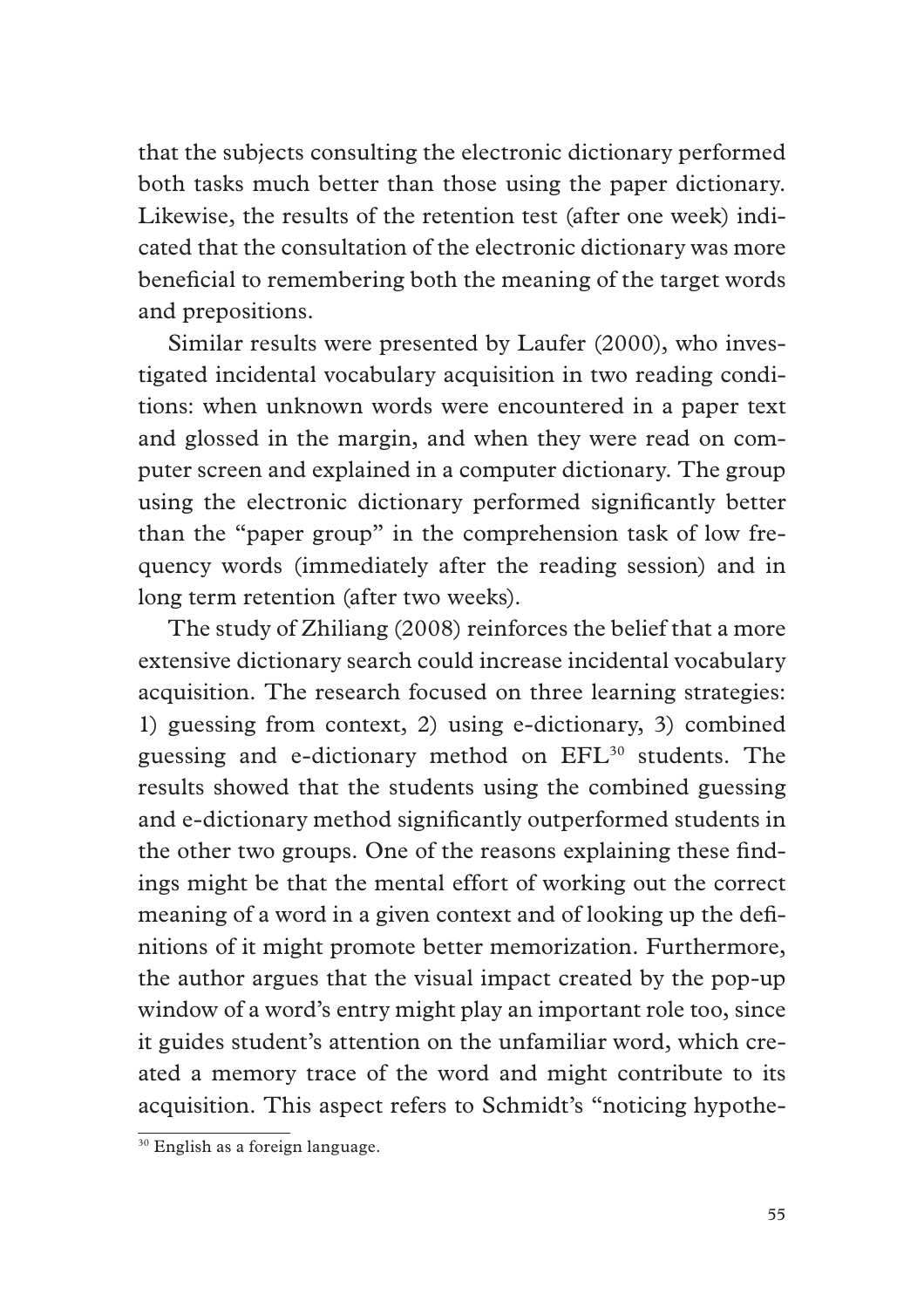sis", a hypothesis suggesting that input does not become intake for language learning unless it is noticed, that is, consciously registered.31

In the same line, the experiment carried out by Liu and Lin (2011) on the effects of three types of dictionaries (pop-up online dictionaries, type-in online dictionaries, and printed dictionaries) showed that the group using the pop-up dictionary performed better than the other two in terms of vocabulary learning effciency, but not of comprehension. This study differed from others because authors controlled for the information provided by various dictionaries<sup>32</sup> and focused on exploring the nature of its associated processes (e.g., vocabulary and text reading) in relationship to participants' subsequent performance. Subjects did not receive the target items to search, but they were free to check any words they wished. After reading a vocabulary matching test a comprehension task was submitted.<sup>33</sup> The better vocabulary performance registered in the pop-up dictionary condition might be related to the fact that students using the pop-up dictionary consulted it twice as many times as students using the other two types of aids. According to the authors, the difference in the consultation frequency can be explained to the fact that students had to exert more effort when using the book dictionary in comparison to the pop-up support, as shown by the average vocabulary searching time (longer in the paper condition).

The beneficial effect of using an e-dictionary was evidenced in long-term study too, conducted by Alharbi (2016) over a full

<sup>31</sup> R. Schmidt, "The role of consciousness in second language learning", *Applied Linguistics* 11, no. 1 (1990), pp. 129–158.

 $32$  In order to keep the contents of the three dictionaries the same across conditions, researchers created a specifc printed version of a book dictionary for this study. Words that did not appear in the text were omitted in all dictionaries to reduce the possible distractions from irrelevant words.

 $33$  In the vocabulary task, students were asked to match the 15 pre-selected items to their defnition, while for the comprehension test they received 10 multiple-choice questions.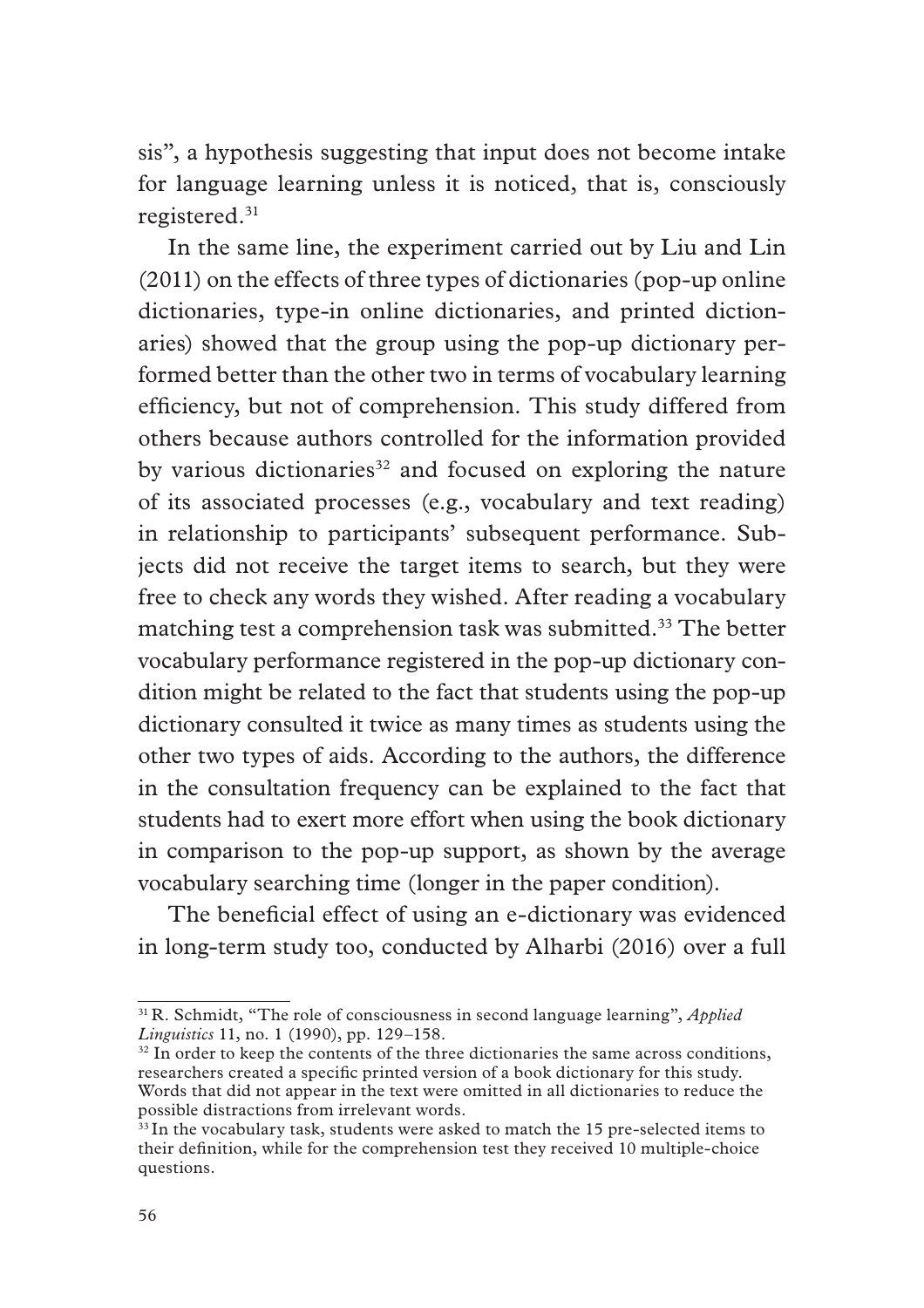semester in the Saudi Arabian context. Four groups of 35 students were created: 1) using a pop-up dictionary; 2) using a type-in dictionary; 3) using a book dictionary; and 4) with no dictionary (control group). The fndings showed that the pop-up and type-in group had signifcantly higher scores than the book dictionary group on both the comprehension test and the vocabulary test. The qualitative data reported that student's most favored type of dictionary was the pop-up dictionary. According to the author it is reasonable to think that pop-up dictionary use helped to reduce cognitive load, therefore subjects had more time to concentrate on text reading and comprehension.

Guillot and Kenning (1993) underline the motivational function of electronic dictionaries. According to the researchers, electronic dictionaries encourage students to look up more unknown words and "enabled students to leave no stone unturned, and gave them a degree of control over the materials, and momentum," and that leads to the reason why the electronic dictionary can "generate its own learning impetus."34

#### **2.2 Studies reporting advantages in the use of paper dictionary**

The speed of electronic vocabulary consultation represents valid support when a learner needs to produce a word mid-conversation or hears something that completely hinders their comprehension, but according to some researchers that aspect might lead to a great distraction and compromise in the vocabulary learning process.<sup>35</sup> On the other hand, when students search for a word in a paper dictionary, they have to engage with it: for example, they have to 1) look at the word carefully to try to remember spelling, 2) search for it in the dictionary alpha-

<sup>&</sup>lt;sup>34</sup> M.N. Guillot and M.M. Kenning, "Electronic monolingual dictionaries as language learning aids: A case study", *Computers in Education* 23 (1994), pp. 63–73.

<sup>&</sup>lt;sup>35</sup> J. Stirling, "The portable electronic dictionary: Faithful friend or faceless foe?", *Modern English Teacher* 14, no. 3 (2005), pp. 64–71.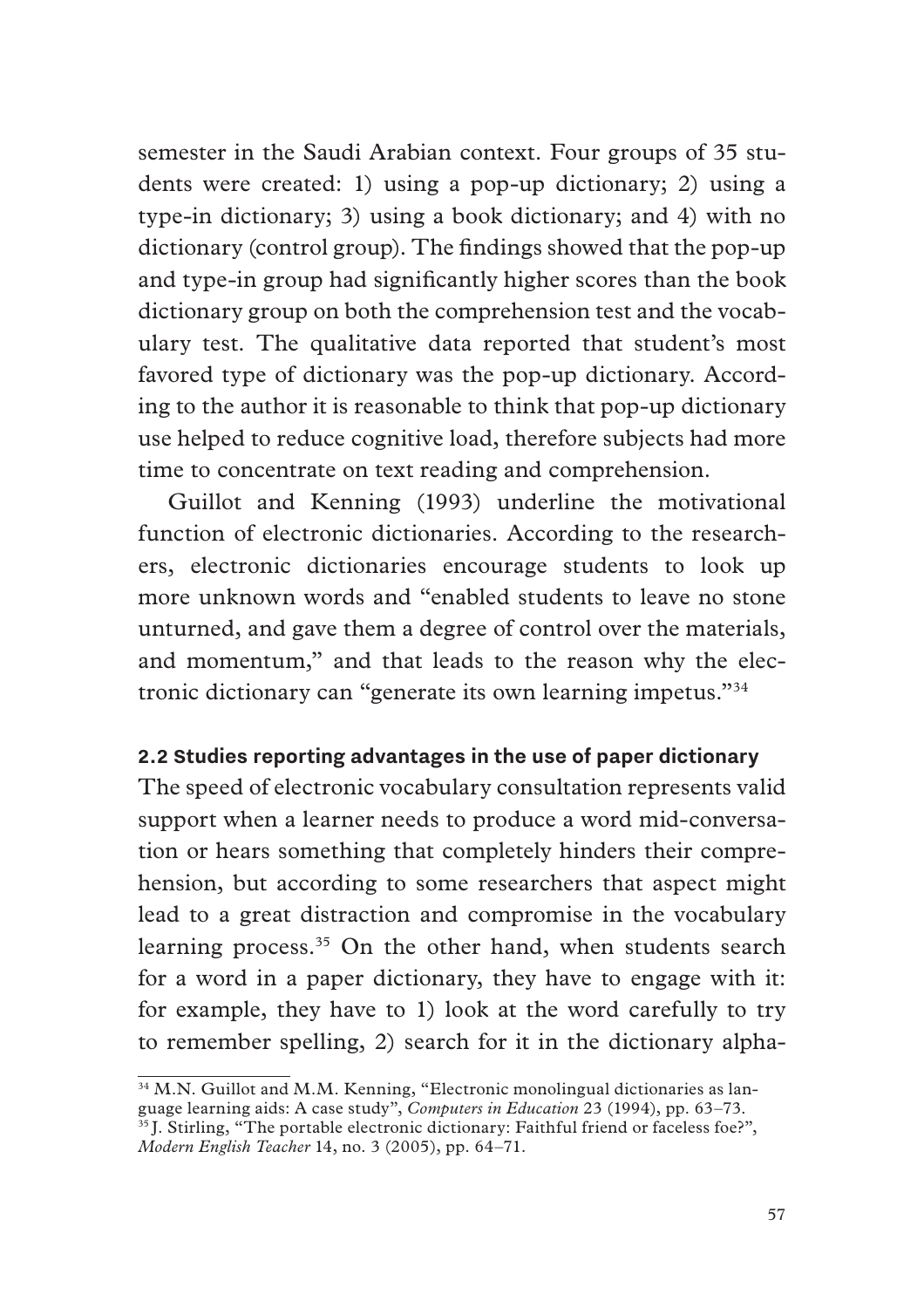betically (probably returning to the text to check spelling), 3) eye-scan the dictionary page and reject other words, 4) see translation or defnition. All those passages imply a deeper processing which helps the fxation of the lexical item into the learner's brain. As Schmitt and McCarthy write "the more cognitive energy a person expends when manipulating and thinking about a word, the more likely it is that they will be able to recall and use it later […] learning strategies which involve deeper engagement with words should lead to higher retention than "shallower" activities."36 According to the "the depth of processing" hypothesis<sup>37</sup> an elaborate process for acquiring new lexical information leads to higher retention. Consequently, the words searched in a longer process through a hard copy dictionary could be retained better than those looked up in an electronic dictionary. This hypothesis was explored empirically by Koyama and Takeuchi  $(2004)$  in a study<sup>38</sup> in a Japanese University that found no signifcant difference regarding the number of words searched and the search time, but that the words searched with a printed dictionary resulted in better retention (after one week) than those with an electronic one.

The study comparing the effects of using printed dictionaries, pocket electronic dictionaries, and online type-in dictionaries on vocabulary retention carried out by Li-Ling& Liu (2013) in a Taiwanese junior high school bring further data in favor of the printed dictionary. The study adopted a mixed-methods

<sup>36</sup> N. Schmitt and M. McCarthy, *Vocabulary: Description, Acquisition and Pedagogy* (Cambridge University Press, 1997), p.3.

<sup>&</sup>lt;sup>37</sup> B. Laufer and J.H. Hulstijn, "Incidental vocabulary acquisition in a second language: the construct of Task-Induced Involvement", *Applied Linguistics* 22, no. 1 (March 2001), pp. 1–26.

<sup>&</sup>lt;sup>38</sup> Researchers compared English learners reading in paper and electronic dictionary conditions. The experiment consisted of two parts. In the frst part, participants (18) had to read two-texts selected from an English-reading textbook without a dictionary and answer the vocabulary test with a dictionary (pocket electronic or paper). In the second part (seven days after) subjects had to answer to recall and recognition tasks. They had to 1) write the translation of 4 target words from the texts and 2) quote the correct usage examples in English from the dictionary of 4 other words.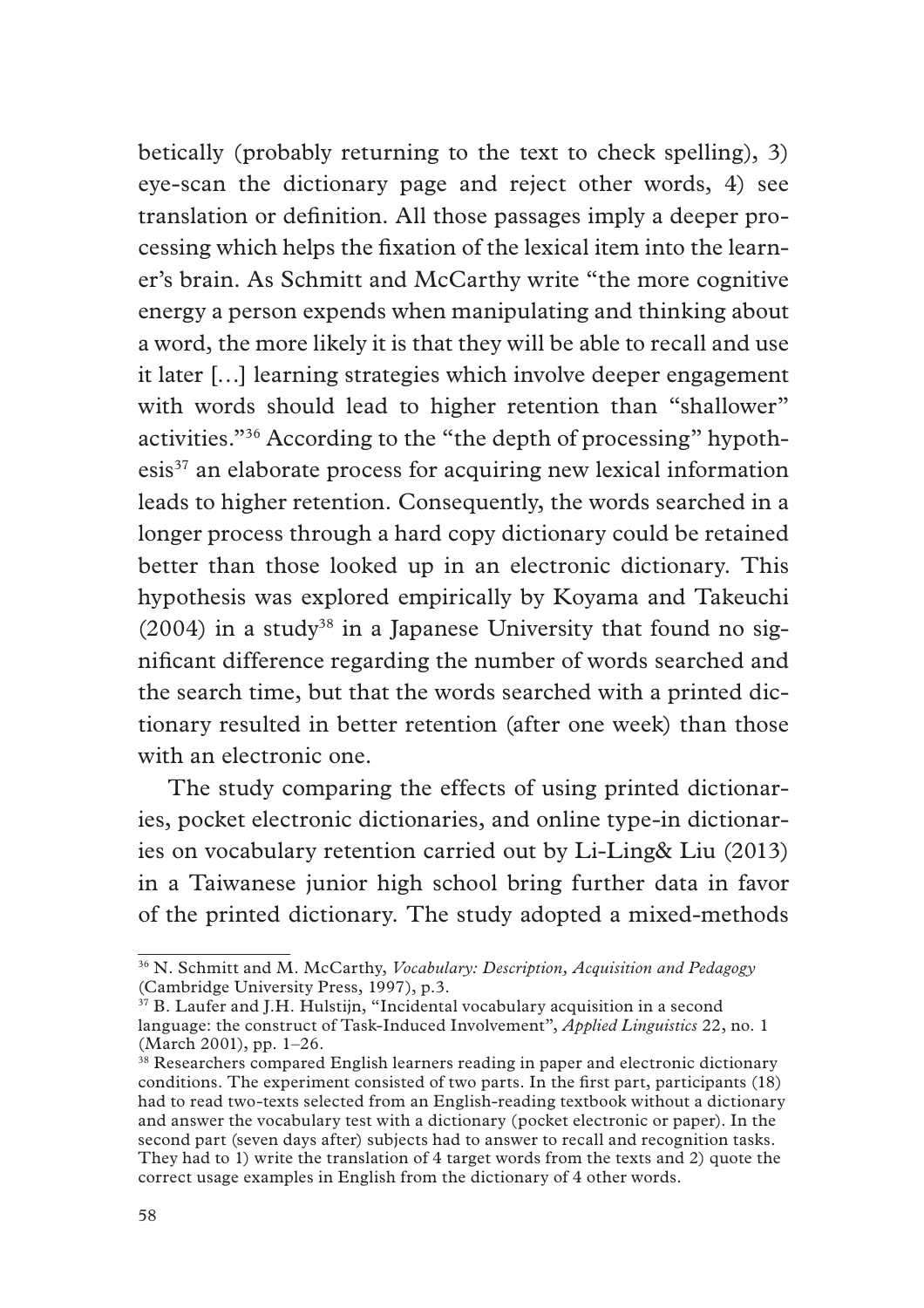research methodology with within-subject design. All participants (33) were measured under the three types of dictionaries. The task consisted in reading three adapted articles (of 300 words) in English with a different lexical support and looking up 15 target marked words. Results reported no signifcant differences among the three types of dictionaries. This indicates that all three types of dictionaries were equally helpful with regard to keeping the target items in the learners' short-term memories. In the two delayed vocabulary tests (two and four weeks after the reading session) results evidenced that that use of a printed dictionary was the most effective in helping the participants to retain the target words in their long-term memories, while the pocket electronic dictionaries and online type-in had similar effects. This fnding, however, contrasts with that of Liu and Lin (2011), who suggested that the effort involved with looking up vocabulary would hinder vocabulary learning.

#### **Conclusion**

Vocabulary acquisition occupies a key position in learning a second language. How vocabulary is acquired and what the most effective means are to promote effective acquisition are worthwhile lines of investigation in the feld of Second Language Acquisition. According to the studies reported above, the use of paper dictionaries seems to enhance long-term retention of new words. However, it is diffcult to generalize these results since studies of the use of dictionaries are relatively few and their methodologies, type of dictionary adopted, subjects 'native language, and the same outcomes are different. More importantly, the implicit concepts of what is understood as learning differs widely. Dictionary use as strategy of vocabulary learning deserves more attention in second language vocabulary research and pedagogy, simply because foreign language acquisition is one of the key competences also in a digital society.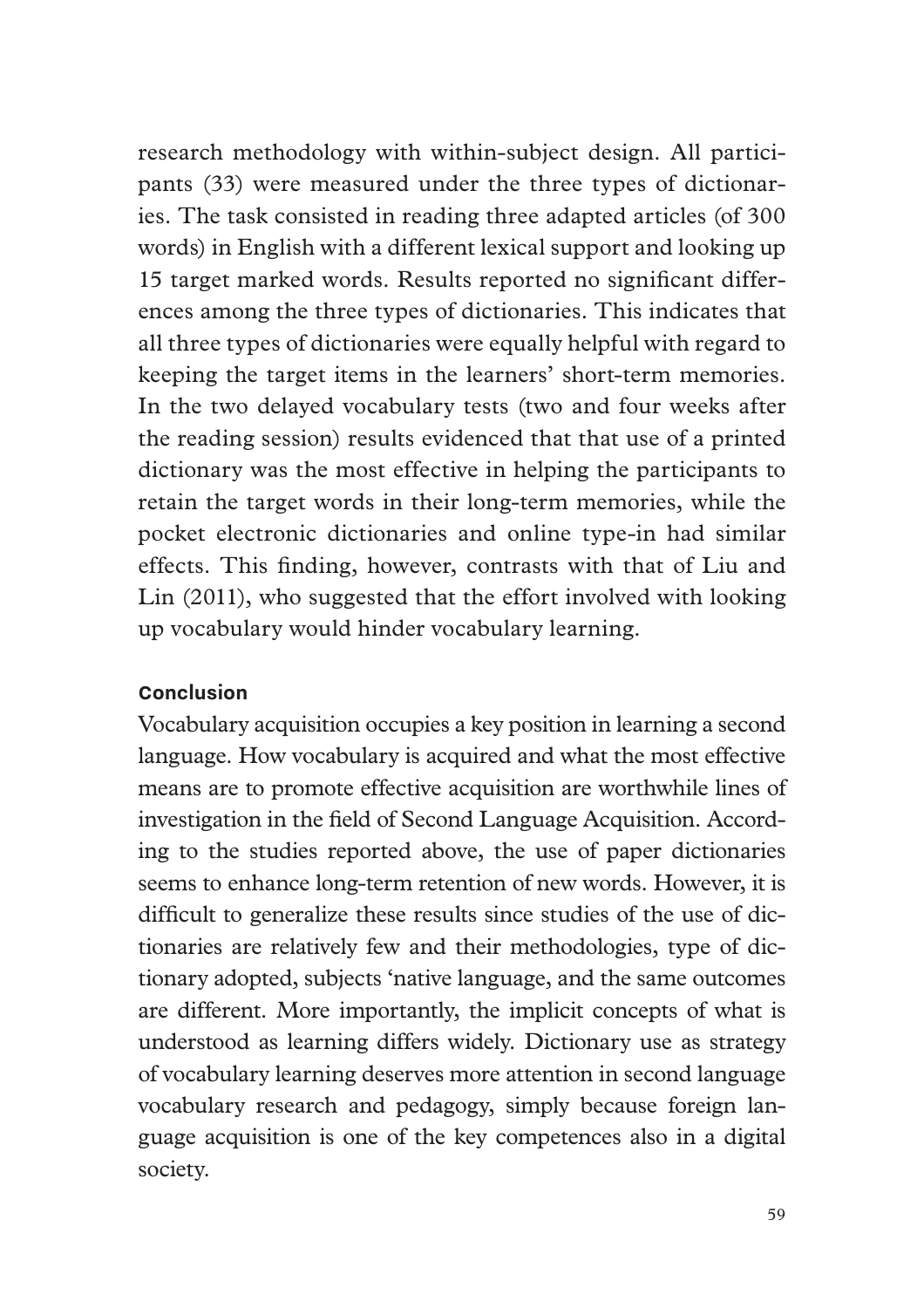### **BIBLIOGRAPHY**

- Ackerman, R. and Goldsmith, M., "Metacognitive regulation of text learning: On screen versus on paper", *Journal of Experimental Psychology: Applied* 17, no. 1 (2011), pp. 18–32.
- Ackerman, R. and Lauterman, T., "Taking reading comprehension exams on screen or on paper? A metacognitive analysis of learning texts under time pressure"*, Computers in Human Behavior* 28, no. 5 (2012), pp. 1816–1828.
- Alzarbi, M.A., "Using different types of dictionaries for improving EFL reading comprehension and vocabulary learning", *JALT CALL Journal* 12, no. 2 (2016), pp. 123–149.
- Baron, N., *Words Onscreen: The fate of reading in a digital world* (New York: Oxford University Press, 2015).
- Bogaards, P., "Using dictionaries: Which words are looked up by foreign language learners?" in *Studies of dictionary use by language learners and translators,* eds. Atkins, B.T.S. and Varantola, K. (Tübingen: Niemeyer 1998), pp. 151–157.
- Bradford, P., "The Blackboard Learning System"*, Conference on Instructional Technologies* 15 (2006), pp. 61–62.
- Chen, Y., "Dictionary use and EFL learning: A contrastive study of pocket electronic dictionaries and paper dictionaries"*, International Journal of Lexicography* 23, no. 3 (2010), pp. 275–306.
- Chiu, L.L. and Liu, G., "Effects of printed, pocket electronic, and online dictionaries on high school students' English vocabulary retention", *The Asia-Pacifc Education Researcher* 22, no. 4 (2013), pp. 619–634.
- Chun, D. M. and Plass, J.L., "Effects of multimedia annotations on vocabulary acquisition", *The Modern Language Journal* 80, no. 2 (1996), pp. 183–198.
- De Schryver, G.M., "Lexicographers' Dreams in the Electronic-Dictionary Age", *International Journal of Lexicography* 16, no. 2 (June 2003), pp. 143–199.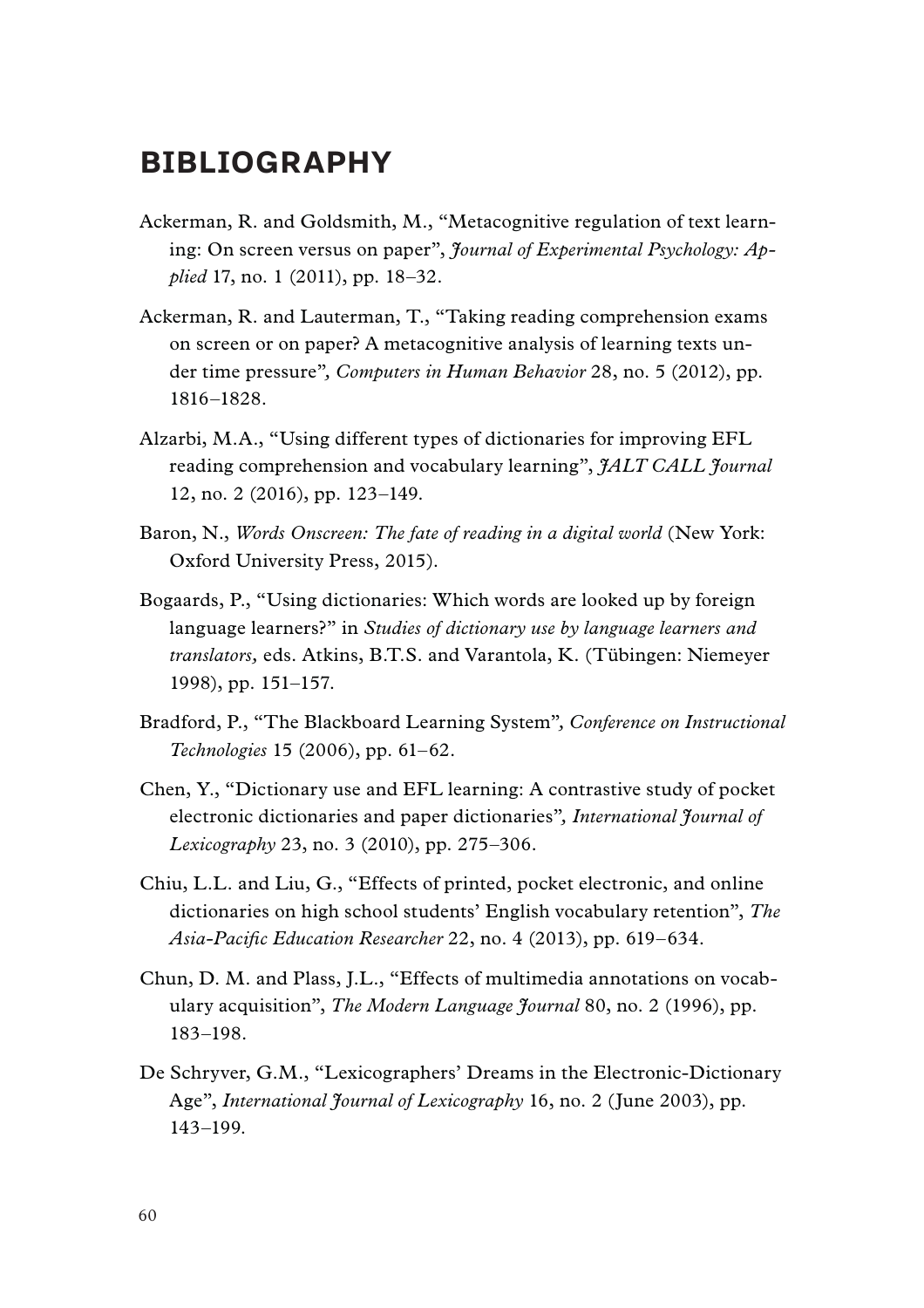Duff, A. and Maley, A., *Literature* (Oxford: Oxford University Press, 1990).

- Dziemianko, A., "Paper or electronic? The role of dictionary form in language reception, production and the retention of meaning and collocations", *International Journal of Lexicography* 23, no. 3 (2010), pp. 257– 273.
- E-READ COST, <http://ereadcost.eu/>, (29 March 2019).
- Federation of European Publishers (FEP), <https://fep-fee.eu/The-Federation-of-European-844>, (24 August 2018).
- Gerlach, J. and Buxmann, P., "Investigating the acceptance of electronic books: The impact of haptic dissonance on innovation adoption", *European Conference on Information Systems (ECIS)*, (2011).
- Grabe, W. and Stoller, F., "Reading for academic purposes: Guidelines for the ESL/EFL Teacher", in *Teaching English as a second or foreign language,* ed. Celce-Murcia, M. (New York: Heinle & Heinle, 2001), pp. 187–204.
- Guillot, M.N. and Kenning, M.M., "Electronic monolingual dictionaries as language learning aids: A case study", *Computers in Education* 23 (1994), pp. 63–73.
- Hacker, D.J., Dunlosky, J. and Graesser, A.C., *Handbook of Metacognition in Education* (New York: Routledge, 2009).
- Instagram, "#bookstagram", <https://www.instagram.com/explore/tags/ bookstagram/>, (20 August 2018).
- Jamieson, A., "Oxford English Dictionary 'will not be printed again'", *The Telegraph,* 29 August 2010, <https://www.telegraph.co.uk/culture/books/ booknews/7970391/Oxford-English-Dictionary-will-not-be-printed-again. html>, (29 August 2018)
- Kerr, M.A. and Symons, S.E., "Computerized presentation of text: Effects on children's reading of informational material", *Reading and Writing* 19, no. 1 (2006), pp. 1–19.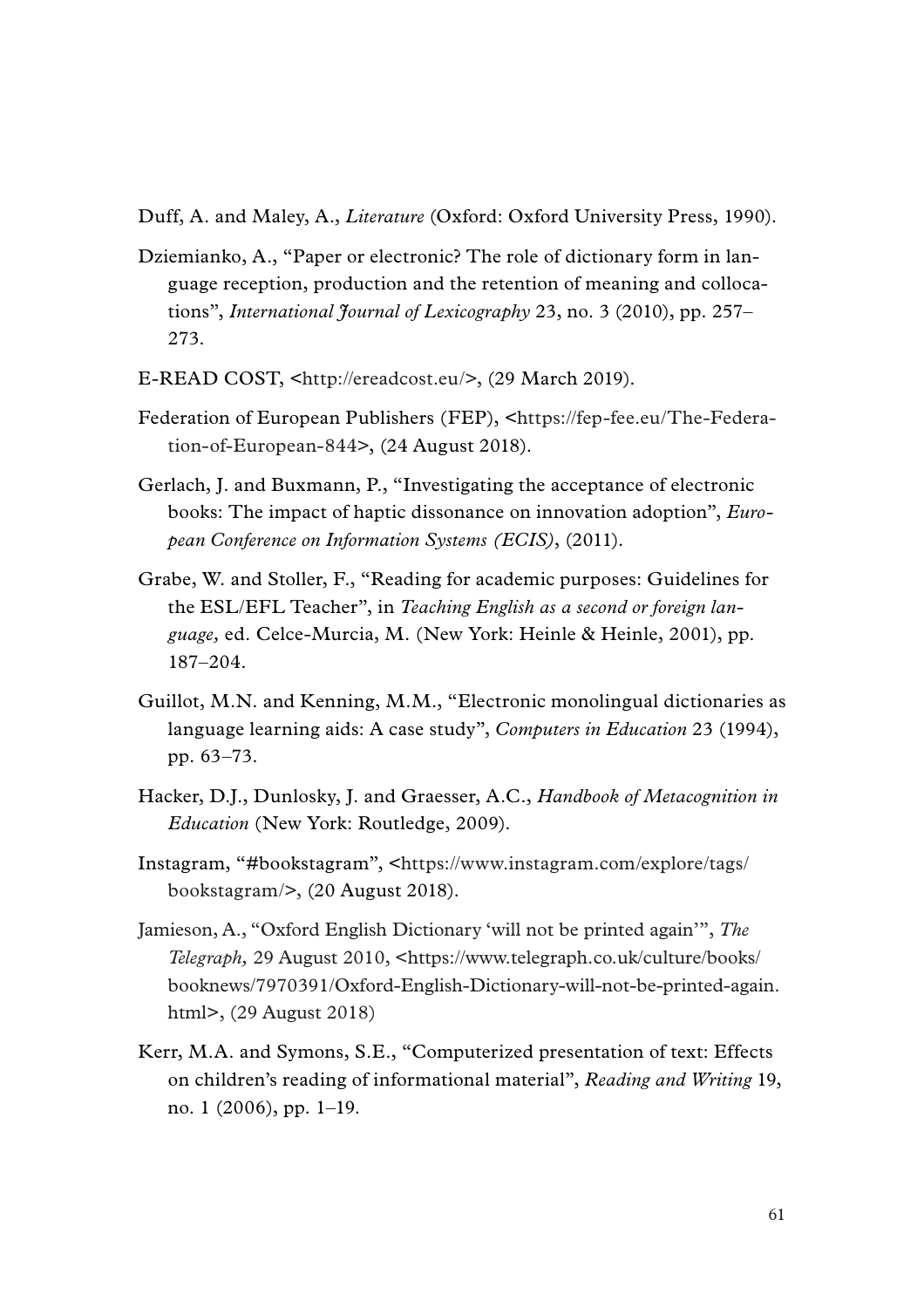- Knight, S., "Dictionary use while reading: The effects on comprehension and vocabulary acquisition for students of different verbal abilities"*, The Modern Language Journal* 78 (1994), pp. 285–298.
- Kobayashi, C., "The use of pocket electronic and printed dictionaries: A mixed-method study", in *JALT 2007 Conference Proceedings*, eds. Bradford-Watts, K., Muller, T. and Swanson, M. (Tokyo: JALT, 2008), pp. 769–783.
- Komura, Y., Shitara-Matsuo, Y., Ishii, Y., Uchida, S., Kawamura, A. and Kanazashi T., "An analysis of the Oxford Advanced Learner's Dictionary of current English, seventh edition, with special reference to the CD-ROM", *Lexicon* 36 (2006), pp. 55–146.
- Koyama, T. and Takeuchi, O., "Comparing electronic and printed dictionaries: How the difference affected EFL learning", *JACET Bulletin* 38  $(2004)$ , pp. 33–46.
- Lan, L., "The growing prosperity of online dictionaries", *English Today* 21, no. 3 (2005), pp. 16–21.
- Laufer, B. and Hill, M., "What lexical information do L2 learners select in a CALL Dictionary and how does it affect word retention?", *Language Learning and Technology* 3, no. 2 (2000), pp. 58–76.
- Laufer, B. and Hulstijn, J.H., "Incidental vocabulary acquisition in a second language: the construct of Task-Induced Involvement", *Applied Linguistics* 22, no. 1 (March 2001), pp. 1–26.
- Lazar, G., *Literature and language teaching: a guide for teachers and trainers* (Cambridge: Cambridge University Press, 1993).
- Lazar, G., "Using literature at lower levels", *ELT Journal* 48, no. 2 (1994), pp. 115–124.
- Lewis, M., *The lexical approach: The state of ELT and a way forward* (Hove: Language Teaching Publication, 1993).
- Liu, T.C. and Lin, P.H., "What comes with technological convenience? Exploring the behaviors and performances of learning with computer-mediated dictionaries", *Computers in Human Behavior* 27, no. 1 (2011), pp. 373–383.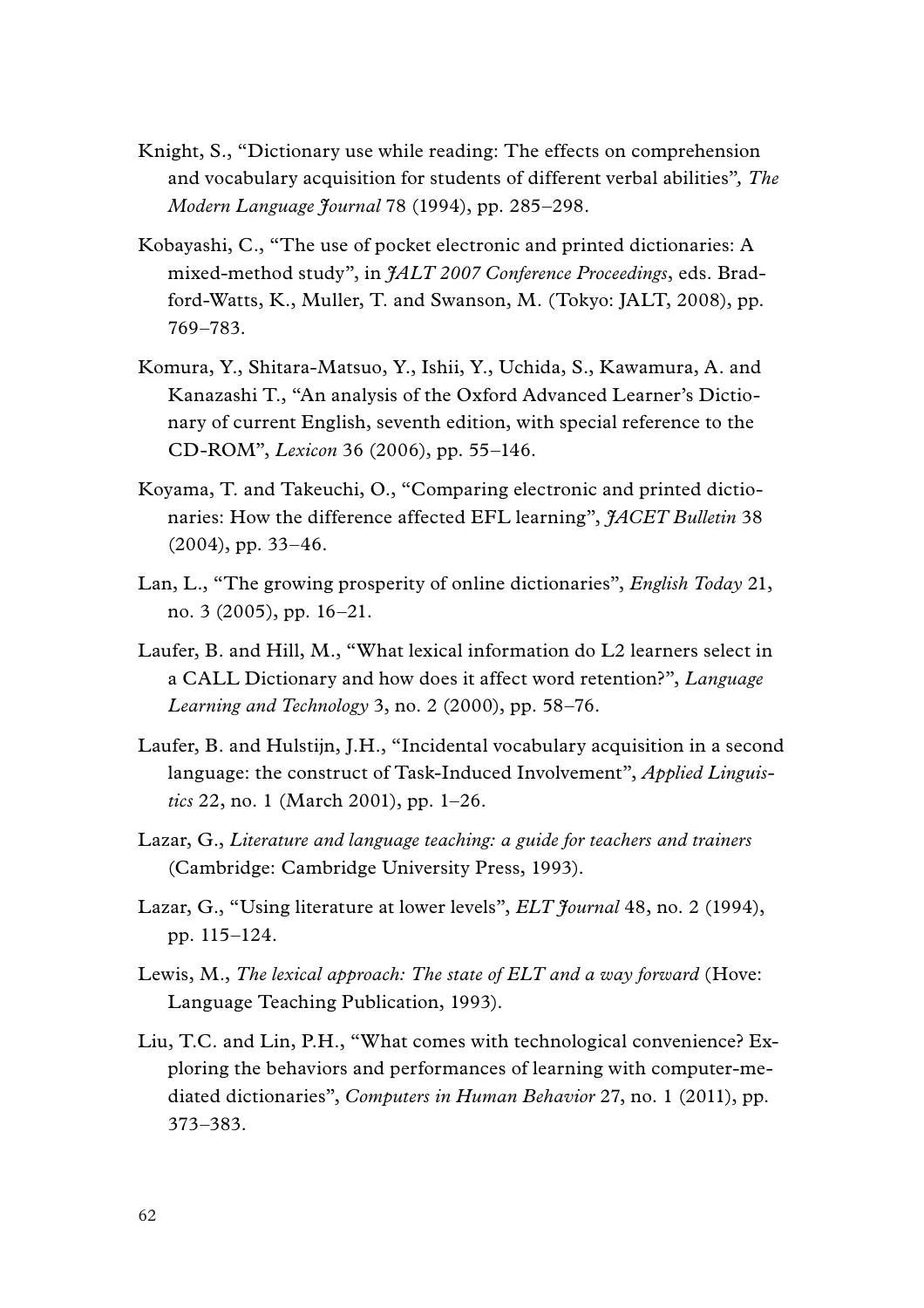- Luppescu, S. and Day, R.R., "Reading, Dictionaries, and Vocabulary Learning", *Language Learning* 43, no. 2 (June 1993), pp. 263–279.
- Luppescu, S. and Day, R.R., "Reading, dictionaries, and vocabulary learning", *Language Learning* 43 (1993), pp. 263–287.
- Mangen, A., "Hypertext fction reading and immersion", *Journal of Research Reading* 31, no. 4 (2008), pp. 404–419.
- Mangen, A., "The digitisation of narrative reading theoretical considerations empirical evidence in the unbound book", in *The unbound book,*  eds. Kircz, J. and Van der Weel, A. (Amsterdam: Amsterdam University Press, 2013), pp. 91–106.
- Mangen, A. and Kuiken, D., "Lost in an iPad Narrative engagement on paper and tablet", *Scientifc Study of Literature* 4, no. 2 (2014), pp. 150–177.
- Mangen, A. and Schilhab, T.S.S., "An embodied view of reading: Theoretical considerations, empirical fndings, and educational implications", in *Skriv! Les!,* eds. Matre, S. and Skaftun, A. (Akademika, 2012), pp. 285–300.
- Mangen, A., Walgermo, B. R. and Brønnick, K., "Reading linear texts on paper versus computer screen: Effects on reading comprehension", *International Journal of Educational Research* 58 (2013), pp. 61–68.
- Nesi, H., "On screen or in print? Students' use of a learner's dictionary on CD-ROM and in book form", in *EAP Learning Technologies,* eds. Howarth, P. and Herington, R. (Leeds: University Press, 2000), pp. 106–114.
- Nesi, H. and Haill, R., "A study of dictionary use by international students at a British university", *International Journal of Lexicography* 15, no. 4 (2002), pp.277–305.
- Patrick, N., "Bookworm's heaven-The Library of Trinity College Dublin is a 300-year old library & home to 200,000 books", *The Vintage News*, 28 June 2016, <https://www.thevintagenews.com/2016/06/28/librarytrinity-college-dublin-300-year-old-library-home-200000-books-bookworms-heaven-earth-2/>, (28 March 2019).
- Payne, S. J. and Reader, W.R., "Constructing structure maps of multiple on-line texts", *International Journal of Human - Computer Studies* 64, no. 5 (2006), pp. 461–474.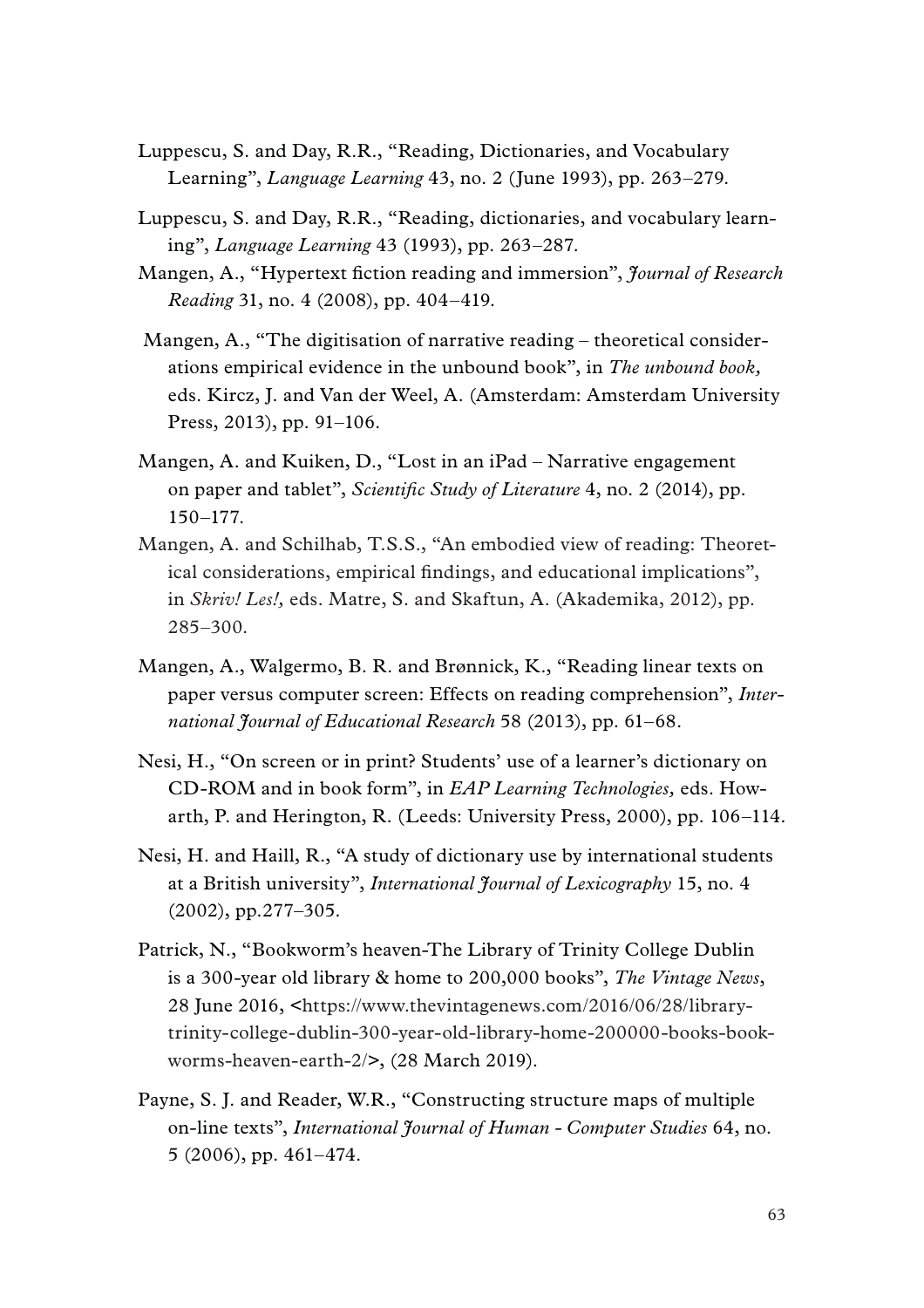- Pecherzewska, A. and Knot, S., "Review of existing EU projects dedicated to dyslexia, gaming in education and m-learning", *WR08 Report to Call-Dysc project* (2007).
- Robb, A., "92 Percent of College Students Prefer Reading Print Books to E-Readers", *The New Republic,* 14 January 2015, <http://www.newrepublic.com/article/120765/naomi-barons-words-onscreen-fatereading-digital-world>, (18 August 2018).
- Salgaro, M., Sorrentino, P., Lauer, G., Lüdtke, J. and Jacobs, A.M., "How to measure the social prestige of a Nobel Prize in Literature? Development of a scale assessing the literary value of a text", *TXT* 5 (2018), pp. 138–148.
- Salgaro, M. and Van der Weel, A., "How reading fiction can help you improve yourself and your relationship to others", *The Conversation*, 18 December 2017, <http://theconversation.com/how-reading-fction-canhelp-you-improve-yourself-and-your-relationship-to-others-88830>, (8 August 2018).
- Schmidt, R., "The role of consciousness in second language learning", *Applied Linguistics* 11, note. 1 (1990), pp. 129–158.
- Schmitt, N. and McCarthy, M., *Vocabulary: Description, Acquisition and Pedagogy* (Cambridge: Cambridge University Press, 1997).
- Shizuka, T., "Effciency of information retrieval from the electronic and the printed versions of a bilingual dictionary"*, Language Education and Technology* 40 (2003), pp. 15–33.
- Stirling, J., "The portable electronic dictionary: Faithful friend or faceless foe?", *Modern English Teacher* 14, no. 3 (2005), pp. 64–71.
- Summers, D., "The role of dictionaries in language learning", in *Vocabulary and language teaching*, eds. Carter, R. and McCarthy, M. (London: Longman, 1988), pp. 111–125.
- Sweney, M., "'Screen fatigue' sees UK ebook sales plunge 17% as readers return to print", *The Guardian* [online]*,* 27 April 2017, <https://www. theguardian.com/books/2017/apr/27/screen-fatigue-sees-uk-ebook-salesplunge-17-as-readers-return-to-print>, (8 August 2018).
- Tono, Y., "On the Dictionary User's Reference Skills", Thesis (Tokyo: Tokyo Gakugei University, 1984).